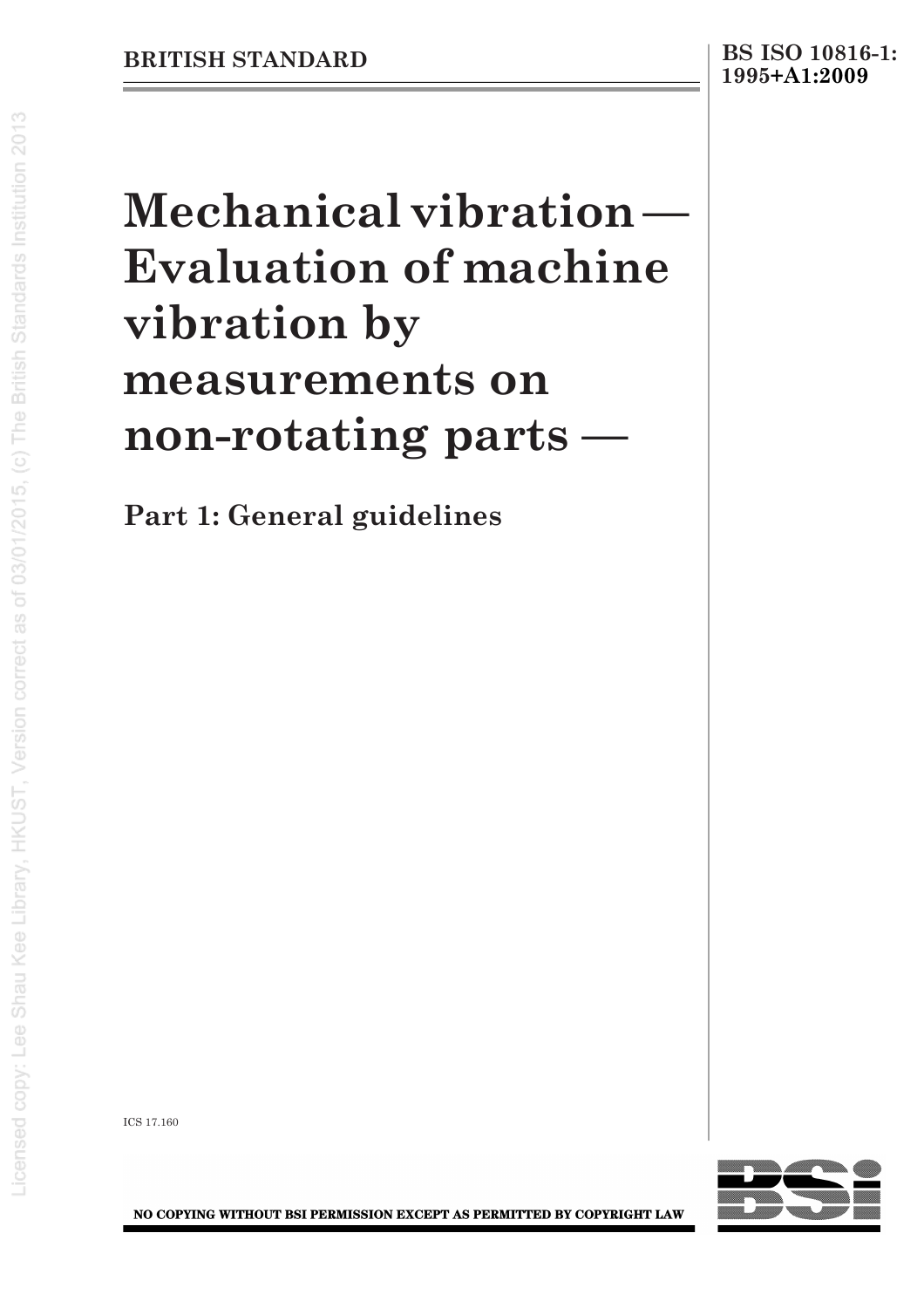# **National foreword**

This British Standard is the UK implementation of ISO 10816-1:1995+A1:2009. It supersedes BS 7854-1:1996 which is withdrawn.

The start and finish of text introduced or altered by amendment is indicated in the text by tags. Tags indicating changes to ISO text carry the number of the ISO amendment. For example, text altered by ISO amendment 1 is indicated by  $A_1$ .

The UK participation in its preparation was entrusted by Technical Committee GME/21, Mechanical vibration, shock and condition monitoring, to Subcommittee GME/21/5, Vibration of machines.

A list of organizations represented on this subcommittee can be obtained on request to its secretary.

This publication does not purport to include all the necessary provisions of a contract. Users are responsible for its correct application.

**Compliance with a British Standard cannot confer immunity from legal obligations.**

This British Standard, having been prepared under the direction of the Engineering Sector Board, was published under the authority of the Standards Board and comes into effect on 15 May 1996

 $\odot$ BSI 2010

#### **Amendments/corrigenda issued since publication**

| Date             | Comments                                                                                                       |
|------------------|----------------------------------------------------------------------------------------------------------------|
| 28 February 2010 | This corrigendum renumbers BS 7854-1:1996 as<br>BS ISO 10816-1:1995; Implementation of ISO<br>amendment 1:2009 |
|                  |                                                                                                                |
|                  |                                                                                                                |
|                  |                                                                                                                |
|                  |                                                                                                                |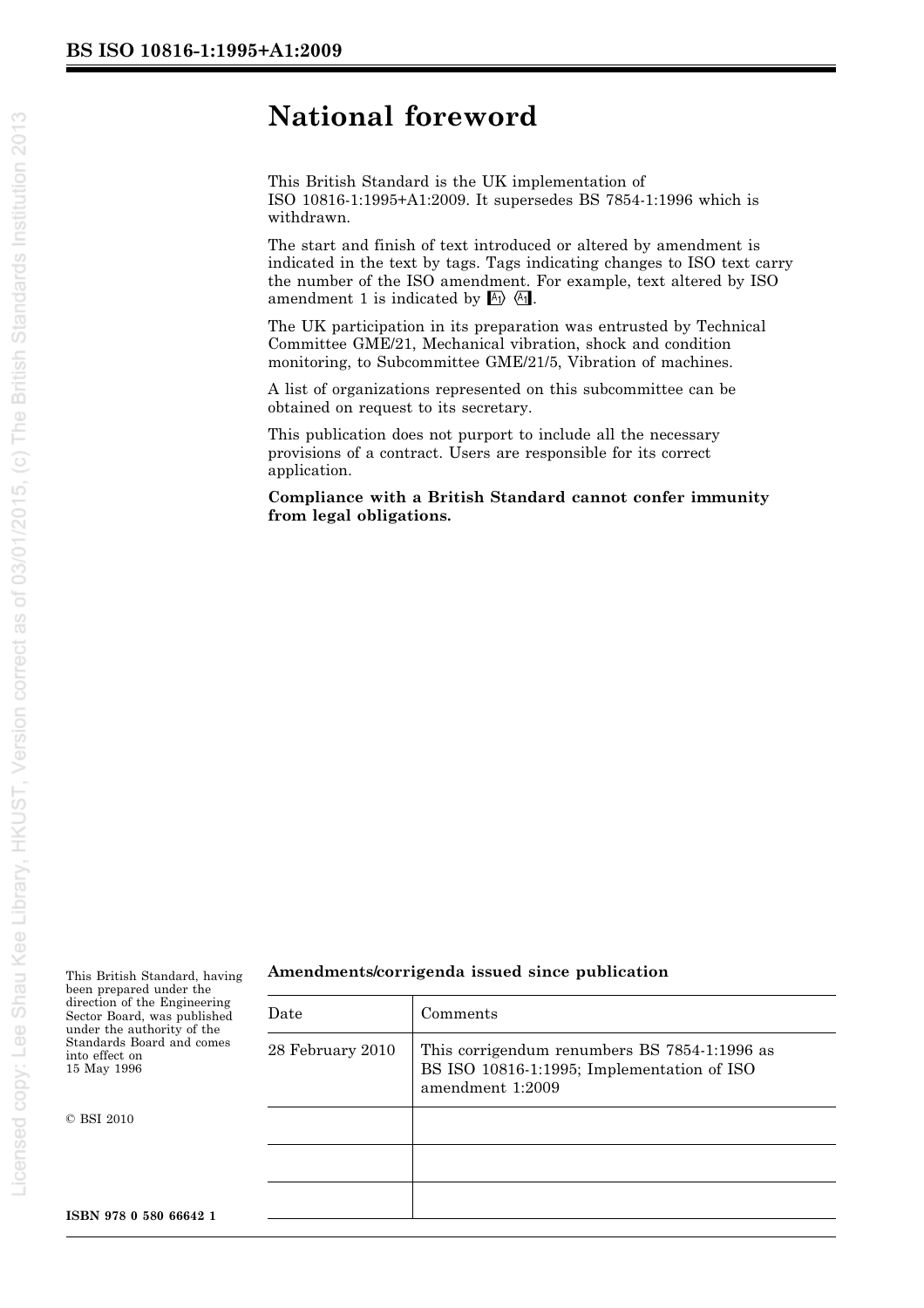# **Contents**

Page

|                                                                     | Introduction                                                           | $\mathbf{1}$      |  |
|---------------------------------------------------------------------|------------------------------------------------------------------------|-------------------|--|
| 1                                                                   | Scope                                                                  | 1                 |  |
| $\overline{2}$                                                      | Normative references                                                   | $\mathbf{1}$      |  |
| 3                                                                   | Measurements                                                           | 1                 |  |
| 4                                                                   | Instrumentation                                                        | $\,6$             |  |
| 5                                                                   | Evaluation criteria                                                    | $\boldsymbol{6}$  |  |
|                                                                     | Annex A (informative) Vibratory waveform relationships                 | 11                |  |
|                                                                     | Annex B (informative) Informative guidelines for setting zone          |                   |  |
|                                                                     | boundary limits                                                        | 13                |  |
|                                                                     | Annex C (informative) General guidelines for specification of criteria | 14                |  |
|                                                                     | Annex D (informative) Vector analysis of change in vibration           |                   |  |
|                                                                     | Annex E (informative) Specialist measurement and analysis              |                   |  |
| techniques for detection of problems in rolling-element bearings    |                                                                        | 17                |  |
| Bibliography                                                        |                                                                        | 19                |  |
|                                                                     | Figure $1$ — Measuring points for pedestal bearings                    | 3                 |  |
|                                                                     | Figure $2$ — Measuring points for housing-type bearings                | 3                 |  |
|                                                                     | Figure $3$ — Measuring points for small electrical machines            | $\overline{4}$    |  |
| Figure 4 — Measuring points for reciprocating engines               |                                                                        |                   |  |
| Figure 5 — Measuring points for vertical machine sets               |                                                                        |                   |  |
| Figure $6$ — General form of vibration velocity acceptance criteria |                                                                        |                   |  |
|                                                                     | Figure A.1 — Relationship between acceleration, velocity and           |                   |  |
| displacement for single-frequency harmonic components               |                                                                        |                   |  |
|                                                                     | Figure $D.1$ — Comparison of vector change and change in magnitude     |                   |  |
|                                                                     | for a discrete frequency component                                     | 16                |  |
|                                                                     | Table $B.1$ - Typical zone boundary limits                             | 13                |  |
|                                                                     | List of references                                                     | Inside back cover |  |
|                                                                     |                                                                        |                   |  |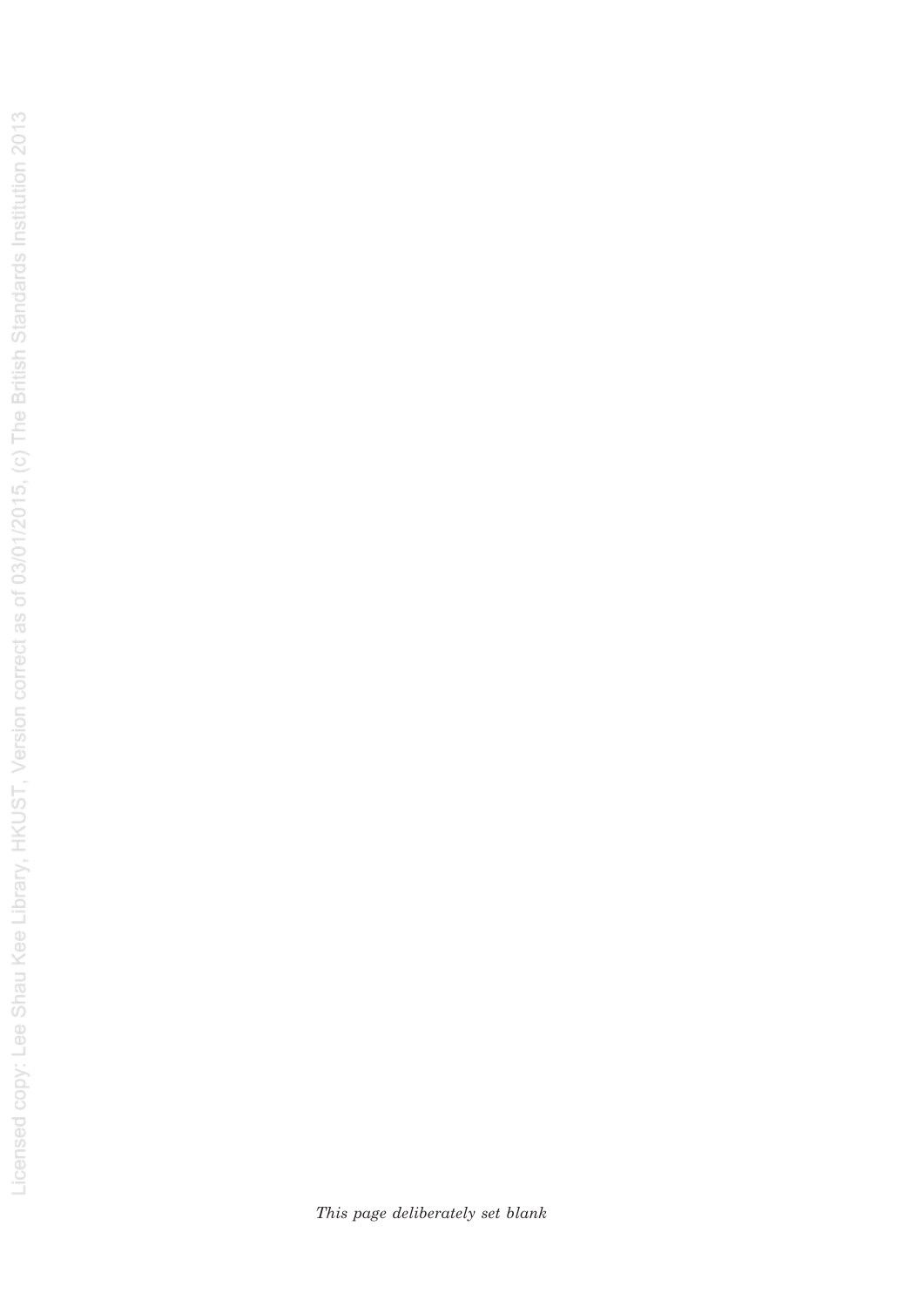# **Introduction**

This part of ISO 10816 is a basic document which establishes general guidelines for the measurement and evaluation of mechanical vibration of machinery, as measured on the non-rotating (and, where applicable, non-reciprocating) parts of complete machines, such as bearing housings. Recommendations for measurements and evaluation criteria pertaining to specific machine types are provided in additional parts of ISO 10816.

For many machines, measurements made on non-rotating parts are sufficient to characterize adequately their running conditions with respect to trouble-free operation. However, there are some machines, such as those containing flexible rotors, for which measurements on non-rotating parts may not be totally adequate. In such cases, it may be necessary to minitor the machine using measurements on both the rotating and non-rotating parts, or on the rotating parts alone. For such machines, the guidelines presented in this part of ISO 10816 are complemented by those given for shaft vibration in ISO 7919-1. If the procedures of both standards are applicable, the one which is more restrictive generally applies.

Vibration measurements can be used for a number of purposes including routine operational monitoring, acceptance tests and diagnostic and analytical investigations. This part of ISO 10816 is designed to provide guidelines for operational monitoring and acceptance tests only.

Three primary measurement parameters (displacement, velocity and acceleration) are defined and their limitations given. Adherence to the guidelines presented should, in most cases, ensure satisfactory service performance.

## **1 Scope**

This part of ISO 10816 establishes general conditions and procedures for the measurement and evaluation of vibration using measurements made on non-rotating and, where applicable, non-reciprocating parts of complete machines. The general evaluation criteria, which are presented in terms of both vibration magnitude and change of vibration, relate to both operational monitoring and acceptance testing. They have been provided primarily with regard to securing reliable, safe, long-term operation of the machine, while minimizing adverse effects on associated equipment. Guidelines are also presented for setting operational limits.

The evaluation criteria relate only to the vibration produced by the machine itself and not to vibration transmitted to it from outside.

This part of ISO 10816 does not include any consideration of torsional vibration.

## **2 Normative reference**

A) The following referenced documents are indispensable for the application of this document. For dated references, only the edition cited applies. For undated references, the latest edition of the referenced document (including any amendments) applies.

ISO 7919-1, *Mechanical vibration of nonreciprocating machines — Measurements on rotating shafts and evaluation criteria — Part 1:*  General guidelines<sup>(A1</sup>

## **3 Measurements**

This clause describes the measurements, procedures and operating conditions recommended for assessing machine vibration. The guidelines given will permit the evaluation of vibration in accordance with the general criteria and principles given in clause **5**.

#### **3.1 Measurement parameters**

#### **3.1.1** *Frequency range*

The measurement of vibration shall be broad band, so that the frequency spectrum of the machine is adequately covered.

The frequency range will depend on the type of machine being considered (e.g. the frequency range necessary to assess the integrity of rolling element bearings should include frequencies higher than those on machines with fluid-film bearings only).

Guidelines for instrumentation frequency ranges for specific machine classes will be given in the appropriate parts of ISO 10816.

NOTE 1 In the past, vibration severity was often related to broad-band vibration velocity [mm/s (r.m.s.)] in the range 10 Hz to 1 000 Hz. However, different frequency ranges and measurement quantities may apply for different machine types.

#### **3.1.2** *Measurement quantity*

For the purposes of this part of ISO 10816, the following can be used:

a) vibration displacement, measured in micrometres;

 $<sup>1</sup>$  To be published. (Revision of ISO 7919-1:1986)</sup>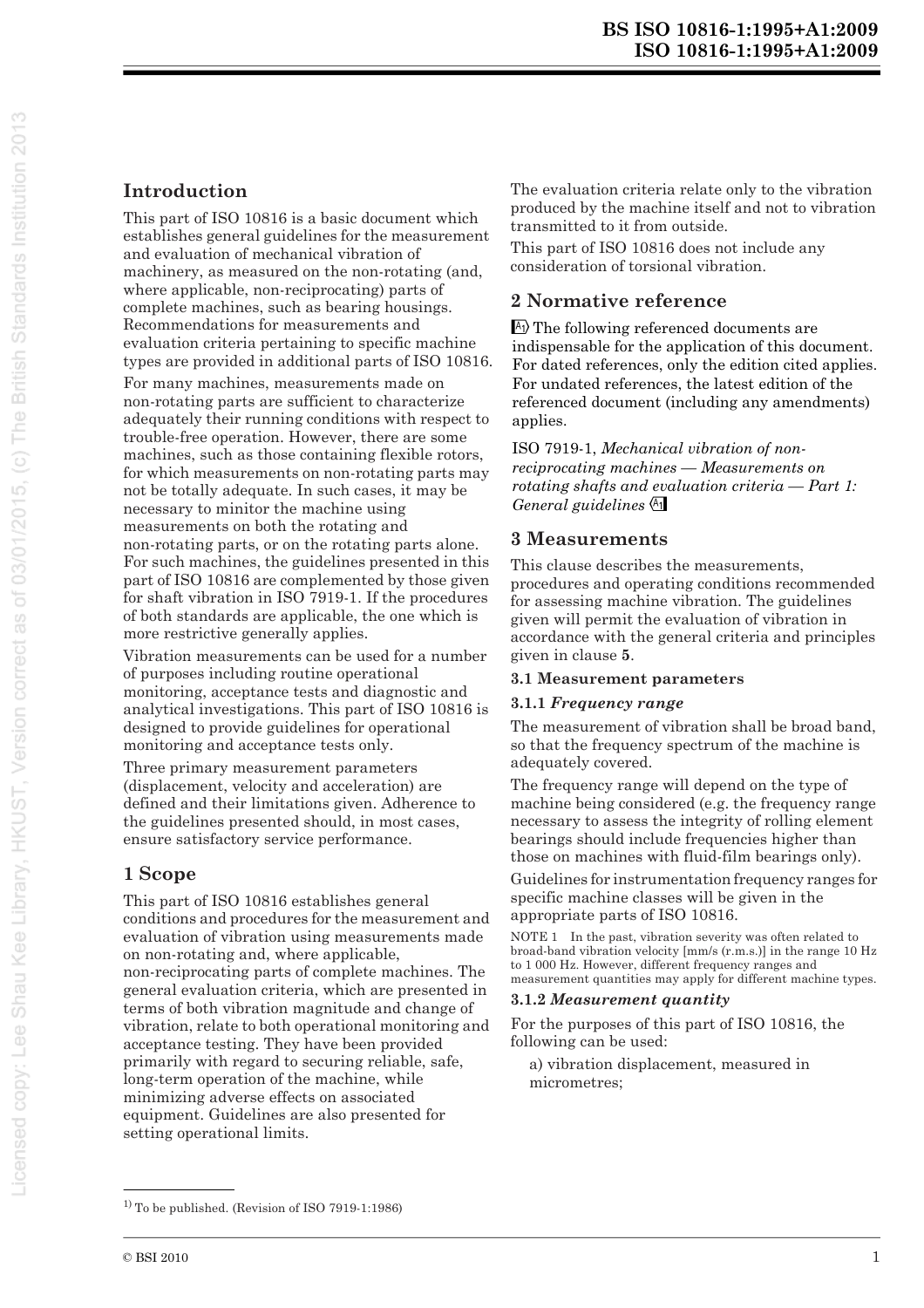b) vibration velocity, measured in millimetres per second;

c) vibration acceleration, measured in metres per square second.

The use, application and limitations of these quantities are discussed further in clause **5**.

Generally, there is no simple relationship between broad-band acceleration, velocity and displacement; nor is there between-peak (0-p), peak to peak (p-p), root mean square (r.m.s.) and average values of vibration. The reasons for this are briefly discussed in annex A, which also defines some precise relationships between the above quantities when the harmonic content of the vibration waveform is known.

In order to avoid confusion and to ensure correct interpretation, it is important at all times to identify clearly the measurement units [e.g. µm (p-p), mm/s  $(r.m.s.)$ ].

#### **3.1.3** *Vibration magnitude*

The result of measurements made with an instrument which complies with the requirements of clause **4** is called the vibration magnitude at a specific measuring position and direction.

It is common practice, based on experience, when evaluating broad-band vibration of rotating machinery to consider the r.m.s. value of vibration velocity, since this can be related to the vibration energy. However, other quantities such as displacement or acceleration and peak values instead of r.m.s. values may be preferred. In this case, alternative criteria are required which are not necessarily simply related to criteria based on r.m.s. values.

#### **3.1.4** *Vibration severity*

Normally measurements are made at various measuring positions and in two or three measuring directions, leading to a set of different vibration magnitude values. The maximum broad-band magnitude value measured under agreed machine support and operating conditions is defined as the vibration severity.

For most machine types, one value of vibration severity will characterize the vibratory state of that machine. However, for some machines this approach may be inadequate and the vibration severity should then be assessed independently for measurement positions at a number of locations.

#### **3.2 Measuring positions**

Measurements should be taken on the bearings, bearing support housing, or other structural parts which significantly respond to the dynamic forces and characterize the overall vibration of the machine. Typical measurement locations are shown in Figure 1 to Figure 5.

To define the vibrational behaviour at each measuring position, it is necessary to take measurements in three mutually perpendicular directions. The full complement of measurements represented in Figure 1 to Figure 5 is generally only required for acceptance testing. The requirement for operational monitoring is usually met by performing one or both measurements in the radial direction (i.e. normally in the horizontal-transverse and/or vertical directions). These can be supplemented by a measurement of axial vibration. The latter is normally of prime significance at thrust bearing locations where direct axial dynamic forces are transmitted.

Detailed recommendations for specific machine types are provided in the additional parts of ISO 10816.

#### **3.3 Machine support structure for acceptance testing**

#### **3.3.1** *In situ tests*

When acceptance tests are carried out *in situ,* the support structure shall be that supplied for the machine. In this case it is important to ensure that all the major components of the machine and structure are installed when testing is carried out.

It should be noted that valid comparisons of vibration for machines of the same type but on different foundations or sub-foundations can only be made if the foundations concerned have similar dynamic characteristics.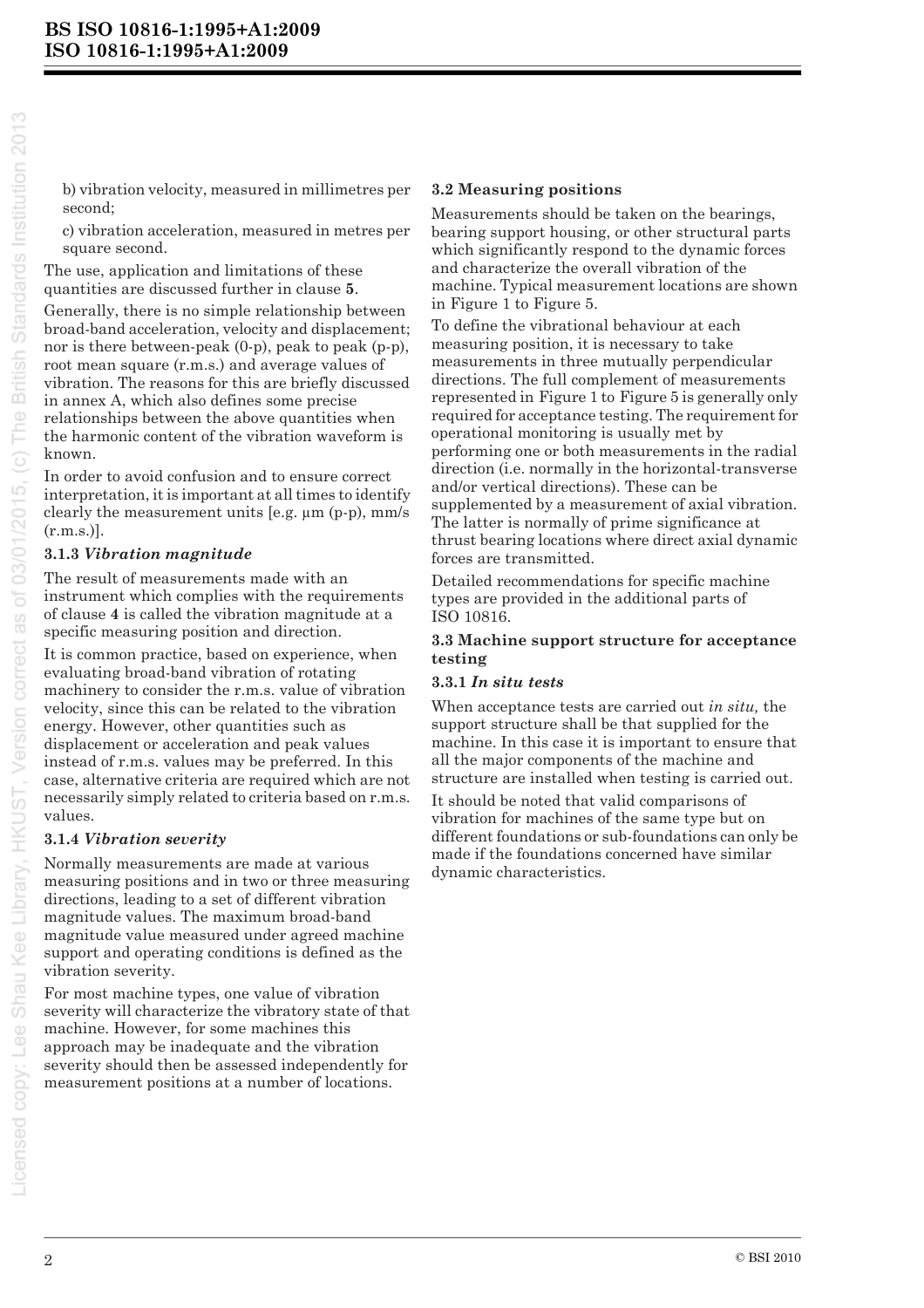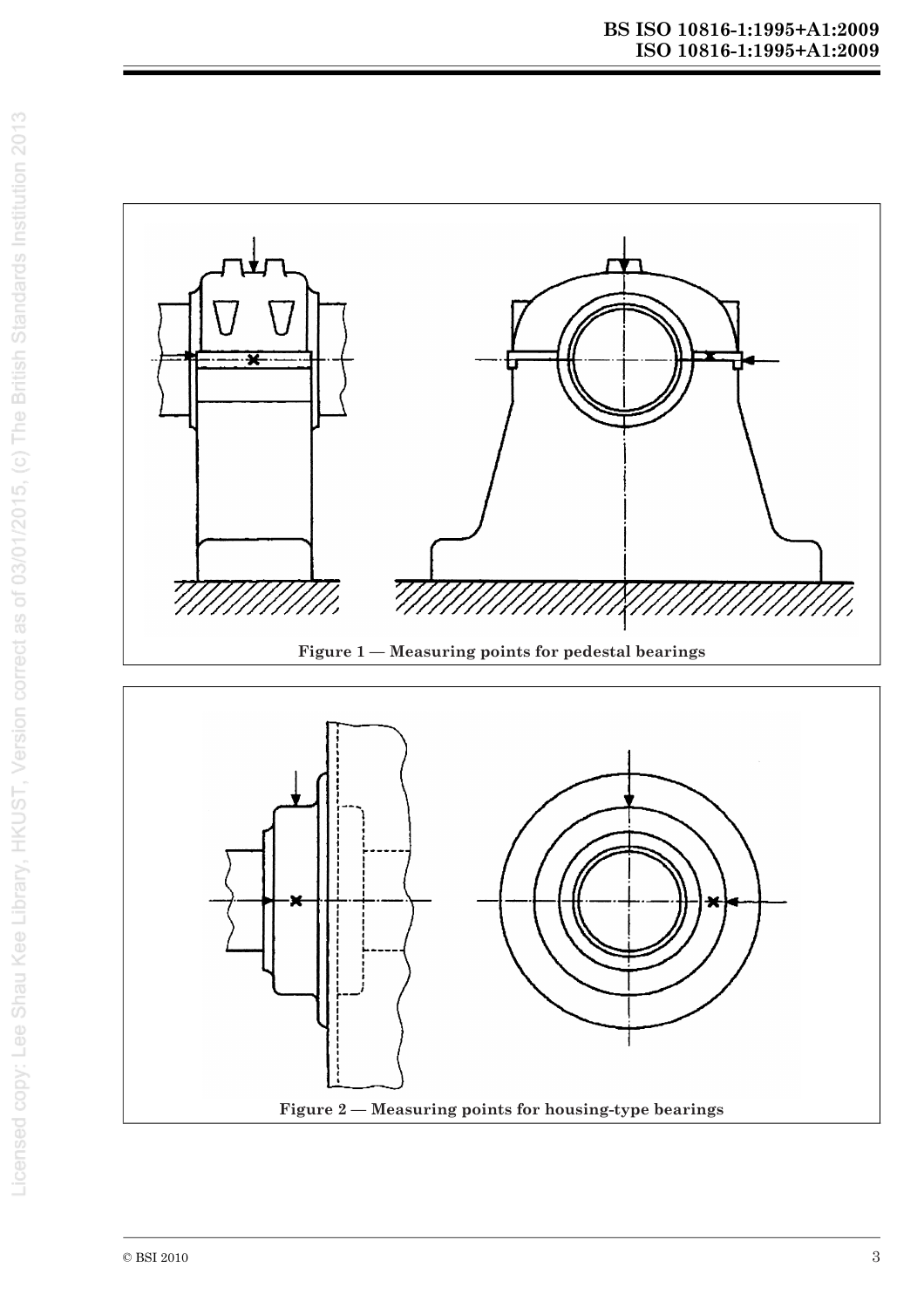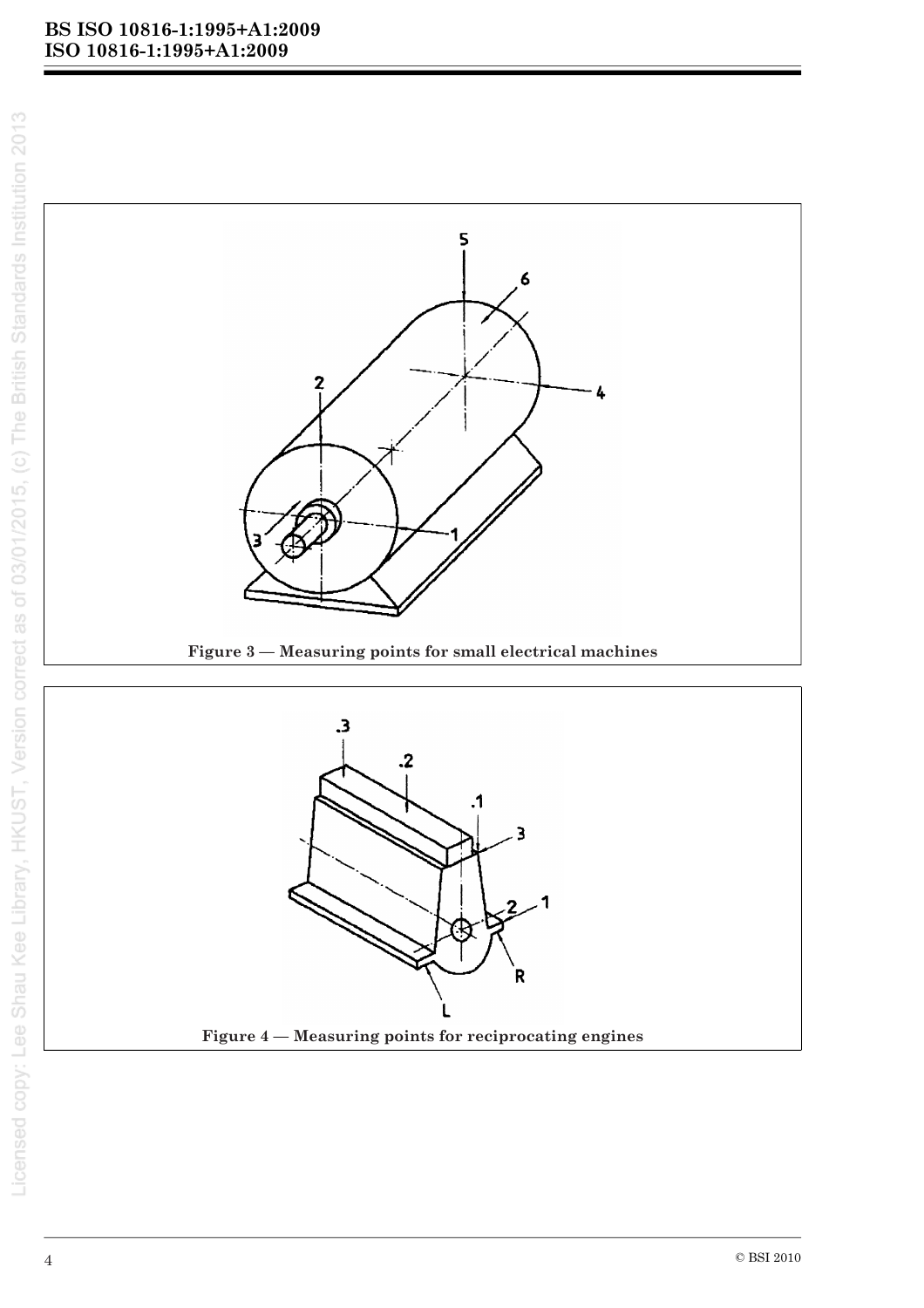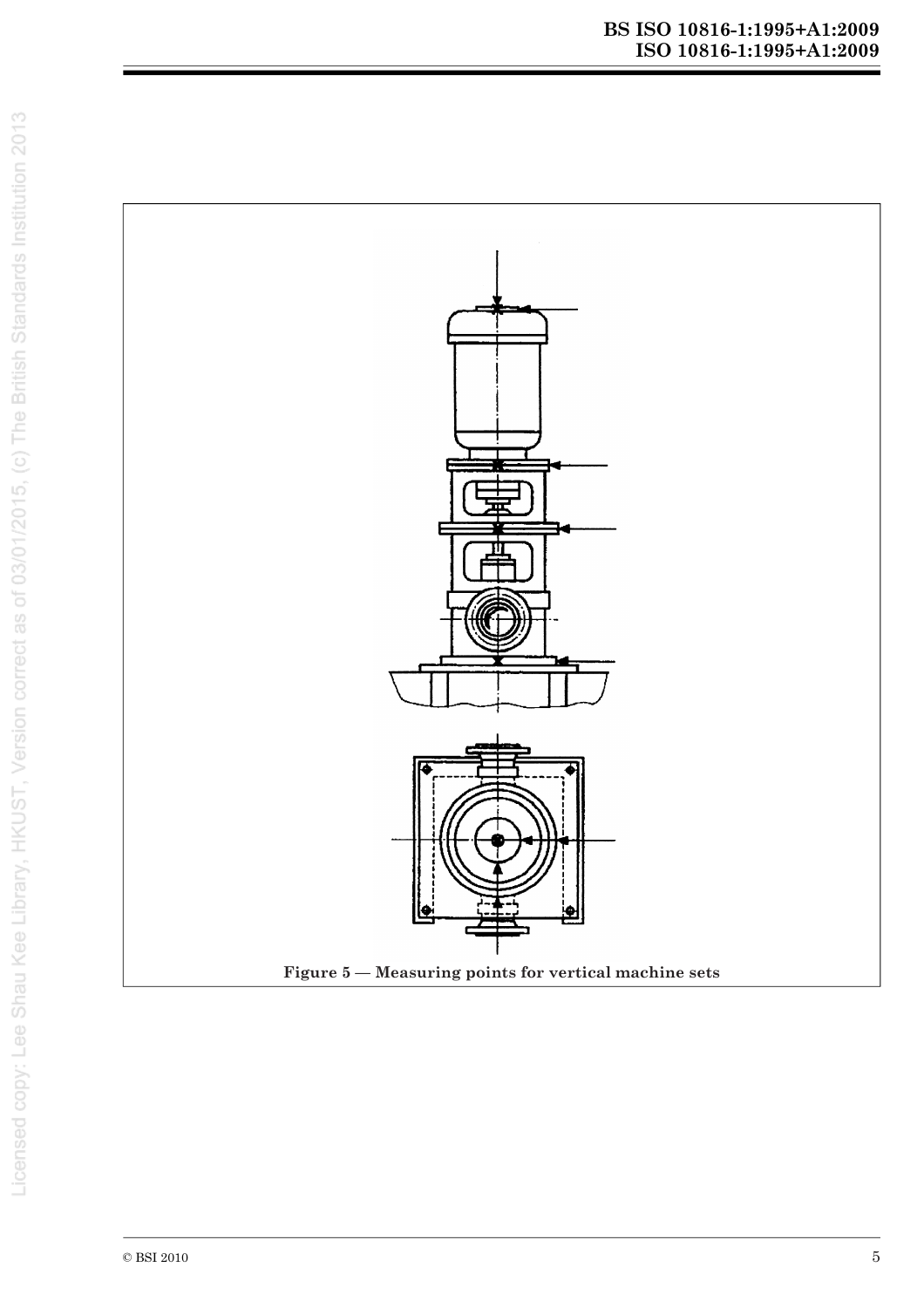#### **3.3.2** *In a test facility*

There are many classes of machines for which, because of economic or other reasons, acceptance tests are carried out on a test bed which may have different support structure characteristics from those at the site. The support structure can significantly affect the measured vibration and every attempt should be made to ensure that the natural frequencies of the complete test arrangement do not coincide with the rotational frequencies of the machine or with any of its significant harmonics.

The test arrangement will normally meet these requirements if the vibration magnitude measured in the horizontal and vertical directions at the machine feet, or at the base frame near the bearing support or stator feet, does not exceed 50 % of the vibration magnitude measured in the same measuring direction at that bearing. Additionally, the test arrangement shall not cause a substantial change in any of the major resonance frequencies.

If a significant support resonance is present during acceptance testing and it cannot be eliminated, the vibration acceptance tests may have to be carried out on the fully installed machine *in situ*.

For some classes of machines (e.g. small electrical machinery), acceptance tests can be carried out when machines are supported by a resilient system. In this case, all the rigid body mode frequencies of the machine on its support system shall be less than one-half of the lowest significant excitation frequency of the machine. Appropriate support conditions can be achieved by mounting the machine on a resilient support baseplate or by free suspension on a soft spring.

#### **3.4 Machine support structure for operational monitoring**

Operational monitoring is carried out on fully installed machines *in situ* (i.e. on their final support structure).

#### **3.5 Machine operating conditions**

Vibration measurements shall be made after achieving agreed normal operating conditions. Additional vibration measurements that may be taken under other conditions are not applicable for evaluation in accordance with clause **5**.

#### **3.6 Environmental vibration evaluation**

If the measured vibration magnitude exceeds the recommended limit, it may then be necessary to take measurements of environmental vibration with the machine shut down to ensure that this is not making a significant contribution to the observed vibration. Where possible, steps should be taken to reduce the magnitude of environmental vibration if it is greater than one-third of the recommended limits.

#### **4 Instrumentation**

The instrumentation used shall be designed to operate satisfactorily in the environment for which it is to be used, for example with respect to temperature, humidity, etc. Particular attention shall be given to ensuring that the vibration transducer is correctly mounted and that its presence does not affect the vibration response characteristics of the machine.

Two instrument systems presently in common use to monitor broad-band vibration are acceptable, namely:

a) instruments which incorporate r.m.s. detector circuits and display the r.m.s. values;

b) instruments which incorporate either r.m.s. or averaging detector circuits, but are scaled to read peak-to-peak or peak values. The scaling is based on an assumed sinusoidal relationship between r.m.s., average, peak-to-peak and peak values.

If the vibration evaluation is based on more than one measurement quantity (i.e. displacement, velocity, acceleration), the instrumentation used shall be able to characterize all the relevant quantities.

It is desirable that the measurement system should have provision for on-line calibration of the readout instrumentation and, in addition, have suitable isolated outputs to permit further analysis as required.

#### **5 Evaluation criteria**

#### **5.1 General**

This clause specifies general criteria and principles for the evaluation of machine vibration. The evaluation criteria relate to both operational monitoring and acceptance testing, and they apply only to the vibration produced by the machine itself and not to vibration transmitted from outside. For certain classes of machinery, the guidelines presented in this part of ISO 10816 are complemented by those given for shaft vibration in IS0 7919-1. If the procedures of both standards are applicable, the one which is more restrictive shall generally apply.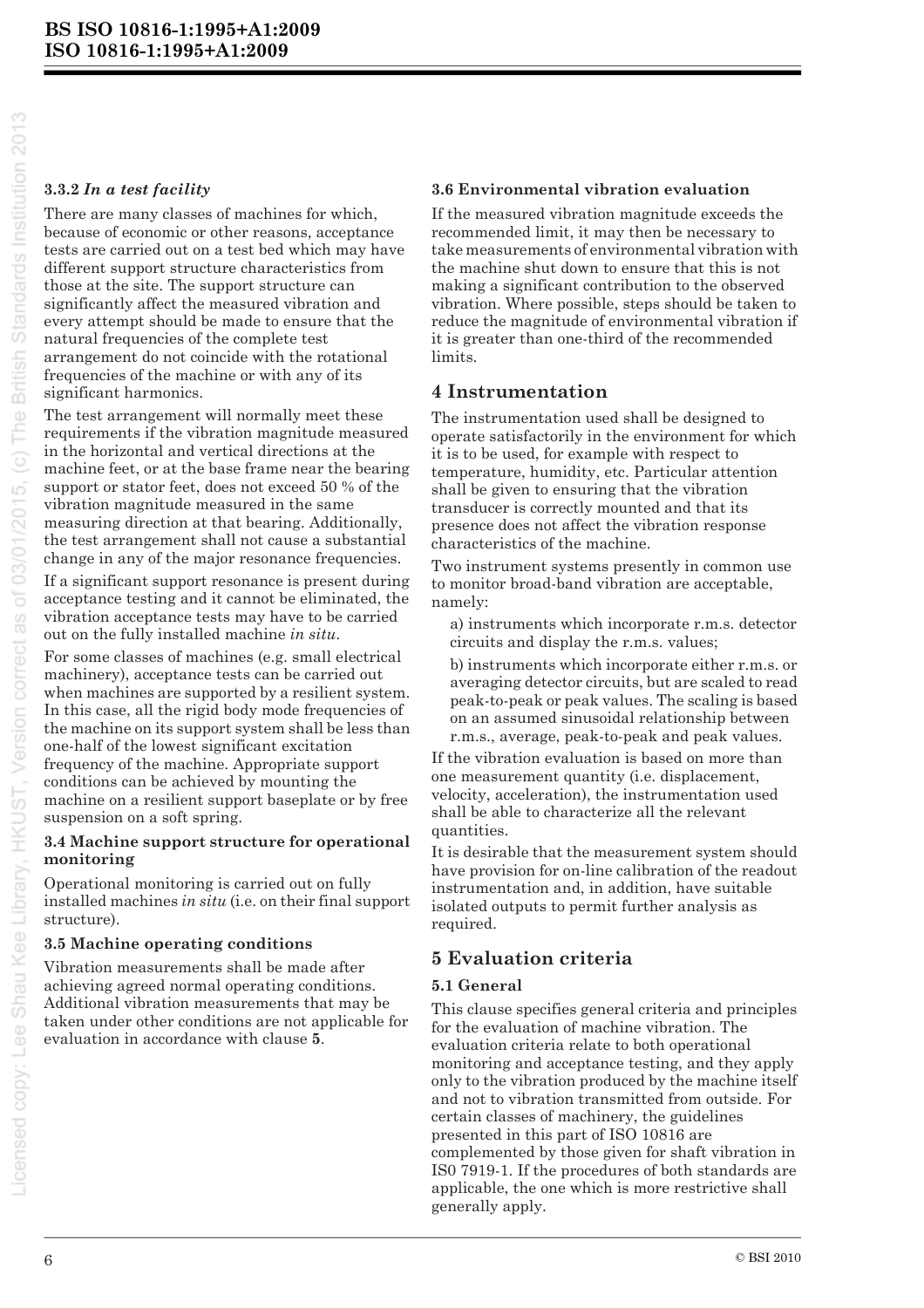Specific criteria for different classes and types of machinery will be given in the relevant parts of ISO 10816 as they are developed.

#### **5.2 Criteria**

Two evaluation criteria are used to assess vibration severity on various classes of machines. One criterion considers the magnitude of observed broad-band vibration; the second considers changes in magnitude, irrespective of whether they are increases or decreases.

#### **5.3 Criterion I: Vibration magnitude**

This criterion is concerned with defining limits for absolute vibration magnitude consistent with acceptable dynamic loads on the bearings and acceptable vibration transmission into the support structure and foundation. The maximum vibration magnitude observed at each bearing or pedestal is assessed against four evaluation zones established from international experience. This maximum magnitude of vibration measured is defined as the vibration severity (see **3.1.4**).

#### **5.3.1** *Evaluation zones*

A) The following typical evaluation zones are has been developed, see Annex B.  $\frac{\mathbb{A}_1}{\mathbb{A}_2}$ defined to permit a qualitative assessment of the vibration on a given machine and to provide guidelines on possible actions. Different categorization and number of zones may apply for specific machine types. These are provided in additional parts of ISO 10816, which also define specific values for the zone boundary limits. For those machine types for which no specific part

**Zone A:** The vibration of newly commissioned machines would normally fall within this zone.

**Zone B:** Machines with vibration within this zone are normally considered acceptable for unrestricted long-term operation.

**Zone C:** Machines with vibration within this zone are normally considered unsatisfactory for long-term continuous operation. Generally, the machine may be operated for a limited period in this condition until a suitable opportunity arises for remedial action.

**Zone D:** Vibration values within this zone are normally considered to be of sufficient severity to cause damage to the machine.

Numerical values assigned to the zone boundaries are not intended to serve as acceptance specifications, which shall be subject to agreement between the machine manufacturer and customer. However, these values provide guidelines for ensuring that gross deficiencies or unrealistic requirements are avoided. In certain cases, there may be specific features associated with a particular machine which would require different zone boundary values (higher or lower) to be used. In such cases, it is normally necessary to explain the reasons for this and, in particular, to confirm that the machine will not be endangered by operating with higher vibration values.

#### **5.3.2** *Evaluation zone limits*

The vibration of a particular machine depends on its size, the characteristics of the vibrating body and mounting system, and the purpose for which it is designed. It is therefore necessary to take account of the various purposes and circumstances concerned when specifying ranges of vibration measurement for different machine types. For nearly all machines, regardless of the type of bearings used, measurements of the broad-band r.m.s. vibration velocity on structural parts such as bearing housings will, in general, adequately characterize the running conditions of the rotating shaft elements with respect to their trouble-free operation.

In most cases, it has been found that vibration velocity is sufficient to characterize the severity of vibration over a wide range of machine operating speeds. However, it is recognised that the use of a single value of velocity, regardless of frequency, can lead to unacceptably large vibration displacements. This is particularly so for machines with low operating speeds when the once-per-revolution vibration component is dominant. Similarly, constant velocity criteria for machines with high operating speeds, or with vibration at high frequencies generated by machine component parts can lead to unacceptable accelerations. Consequently, acceptance criteria based on velocity will take the general form of Figure 6. This indicates the upper and lower frequency limits  $f_u$  and  $f_l$  and shows that below a defined frequency  $f_x$  and above a defined frequency  $f<sub>y</sub>$  the allowable vibration velocity is a function of the vibration frequency (see also annex C). However, for vibration frequencies between  $f_x$  and  $f_y$ , a constant velocity criterion applies. The r.m.s. velocities listed in annex B refer to this constant velocity region. The precise nature of the acceptance criteria and the values of  $f_1, f_2, f_x$ and  $f<sub>y</sub>$  for specific machine types will be given in the additional parts of ISO 10816.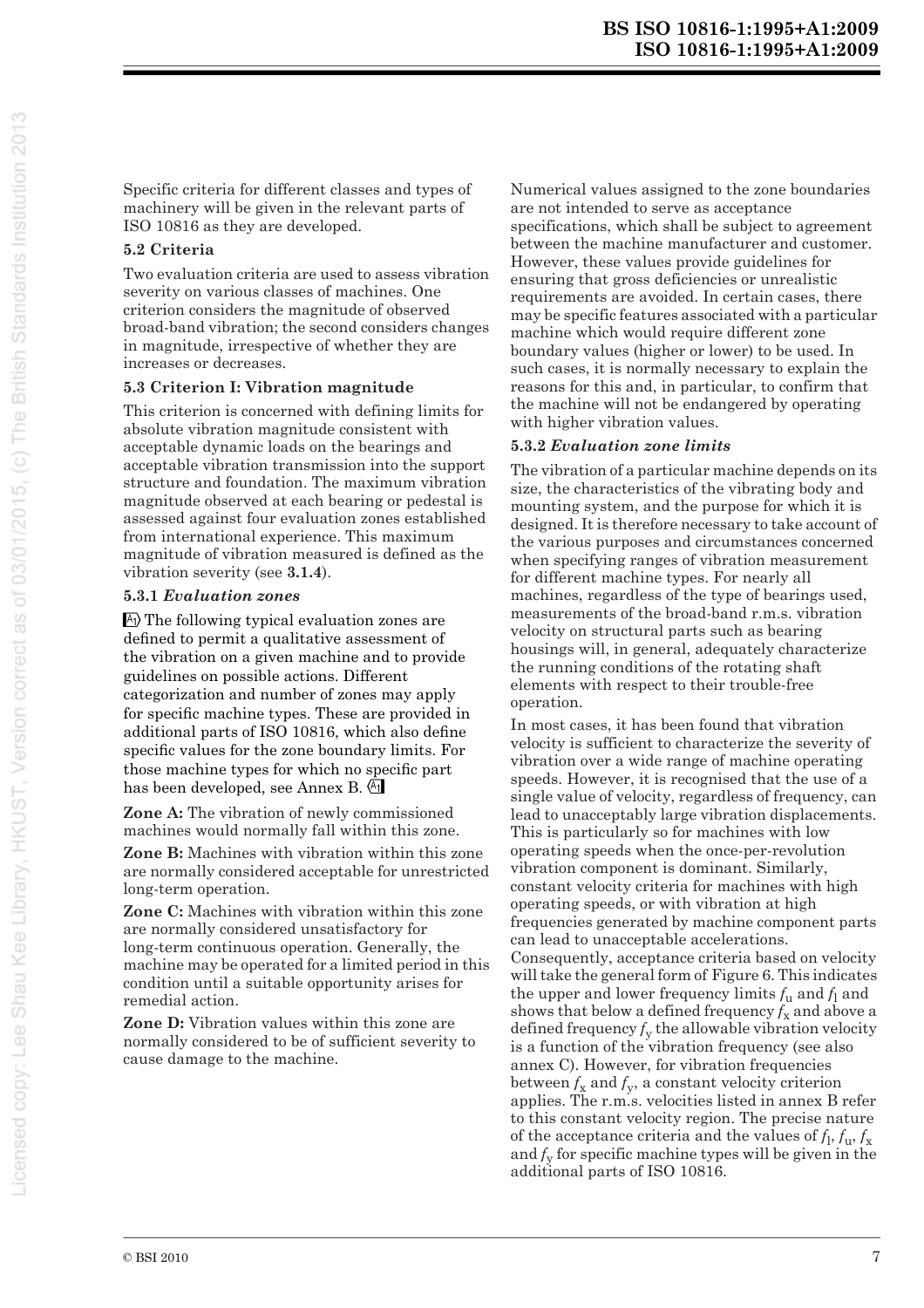For many machines, the broad-band vibration consists primarily of a single frequency component, often shaft rotational frequency. In this case, the allowable vibration is obtained from Figure 6 as the vibration velocity corresponding to that frequency. For less-common machines, where there may be significant vibratory energy beyond the breakpoints  $f_{x}$  and  $f_{y}$  of Figure 6, a number of different approaches are possible. Examples are the following.

a) In addition to the usual, broad-band velocity, broad-band displacement may be measured when there is significant energy below  $f_x$ . Similarly, broad-band acceleration may be measured when there is significant energy above  $f_v$ . The allowable vibration displacement and acceleration should be consistent with the velocity corresponding to the sloped portions of Figure 6.

b) The velocity, displacement or acceleration at each significant component throughout the frequency spectrum may be determined using a frequency analyser. The equivalent broad-band velocity can be obtained using equation (A.2) after applying appropriate weighting factors, consistent with Figure 6, for those components whose frequencies are below  $f_x$  or above  $f_y$ . This value should then be evaluated relative to the constant velocity between  $f_x$  and  $f_y$ . It should be noted that, except for the case when the broad-band vibration consists primarily of a single frequency component, a direct comparision of the frequency spectrum components with the curves of Figure 6 would vield misleading results.

c) A composite broad-band measurement encompassing the entire spectrum may be carried out using an instrument incorporating weighting networks consistent with the shape of Figure 6. This value should then be evaluated relative to the constant velocity between  $f_x$  and  $f_y$ .

The evaluation criteria for specific machine types will be given in the additional parts of ISO 10816 as they become available. Annex C provides additional guidance. For certain machine types, it may be necessary to define further criteria beyond those described by Figure 6 (see for example, 5.6.3).

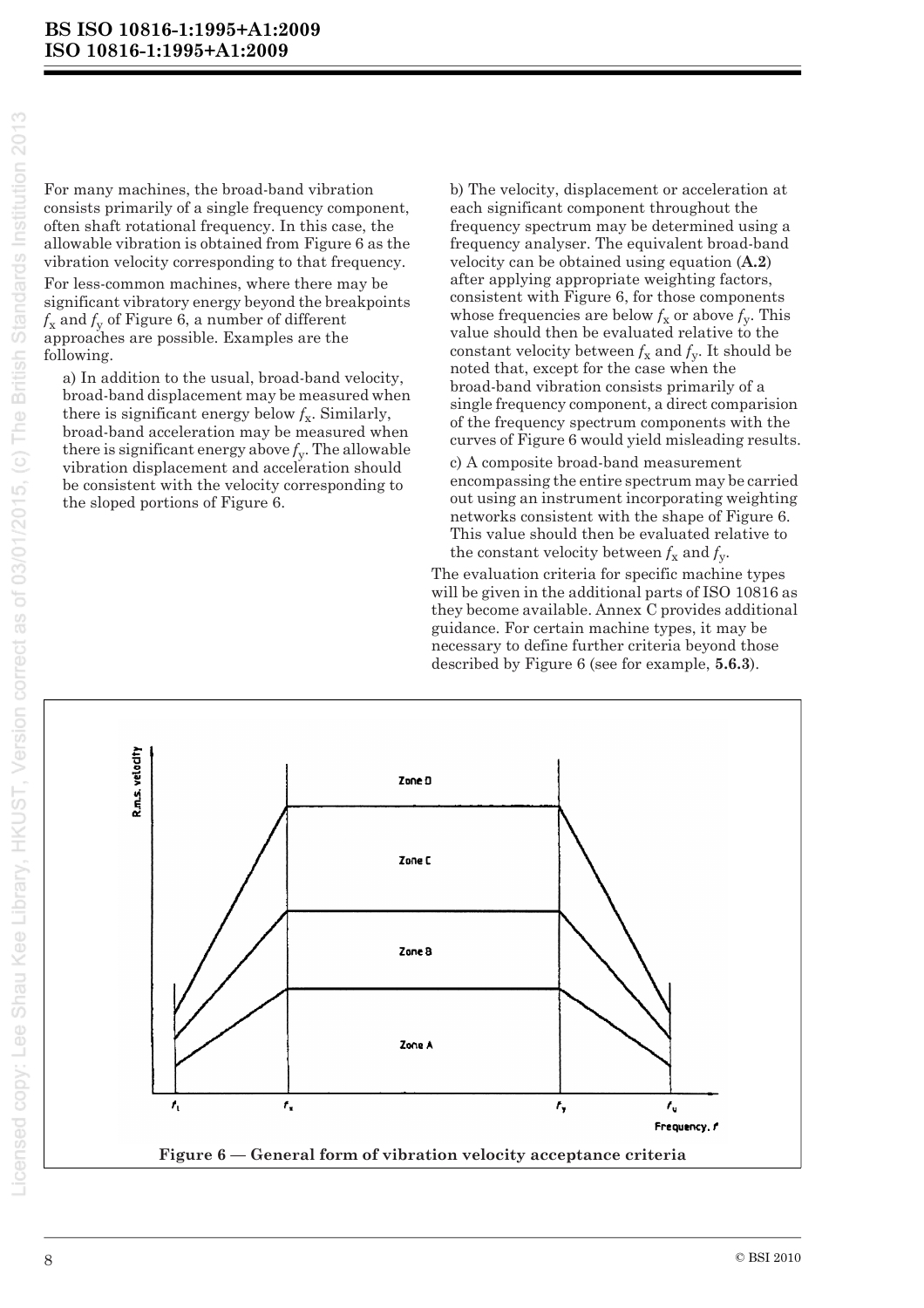#### **5.4 Criterion II: Change in vibration magnitude**

This criterion provides an assessment of a change in vibration magnitude from a previously established reference value. A significant increase or decrease in broad-band vibration magnitude may occur which requires some action even though zone C of Criterion I has not been reached. Such changes can be instantaneous or progressive with time and may indicate that damage has occurred or be a warning of an impending failure or some other irregularity. Criterion II is specified on the basis of the change in broad-band vibration magnitude occurring under steady-state operating conditions.

When Criterion II is applied, the vibration measurements being compared shall be taken at the same transducer location and orientation, and under approximately the same machine operating conditions. Significant changes from the normal vibration magnitudes should be investigated so that a dangerous situation may be avoided.

Criteria for assessing changes of broad-band vibration for monitoring purposes are given in the additional parts of ISO 10816. However, it should be noted that some changes may not be detected unless the discrete frequency components are monitored (see **5.6.1**).

#### **5.5 Operational limits**

For long-term operation, it is common practice for some machine types to establish operational vibration limits. These limits take the form of ALARMS and TRIPS.

**ALARMS:** To provide a warning that a defined value of vibration has been reached or a significant change has occurred, at which remedial action may be necessary. In general, if an ALARM situation occurs, operation can continue for a period whilst investigations are carried out to identify the reason for the change in vibration and define any remedial action.

**TRIPS:** To specify the magnitude of vibration beyond which further operation of the machine may cause damage. If the TRIP value is exceeded, immediate action should be taken to reduce the vibration or the machine should be shut down.

Different operational limits, reflecting differences in dynamic loading and support stiffness, may be specified for different measurement positions and directions.

Where appropriate, guidelines for specifying ALARM and TRIP criteria for specific machine types are given in the additional parts of ISO 10816.

#### **5.5.1** *Setting of ALARMS*

The ALARM values may vary considerably, up or down, for different machines. The values chosen will normally be set relative to a baseline value determined from experience for the measurement position or direction for that particular machine.

It is recommended that the ALARM value should be set higher than the baseline by an amount equal to a proportion of the upper limit of zone B. If the baseline is low, the ALARM may be below zone C. Guidelines for specific machine types are given in the additional parts of ISO 10816.

Where there is no established baseline, for example with a new machine, the initial ALARM setting should be based either on experience with other similar machines or relative to agreed acceptance values. After a period of time, a steady-state baseline value will be established and the ALARM setting should be adjusted accordingly.

If the steady-state baseline changes (for example after a machine overhaul), the ALARM setting should be revised accordingly. Different operational ALARM settings may then exist for different bearings on the machine, reflecting differences in dynamic loading and bearing support stiffnesses.

#### **5.5.2** *Setting of TRIPS*

The TRIP values will generally relate to the mechanical integrity of the machine and be dependent on any specific design features which have been introduced to enable the machine to withstand abnormal dynamic forces. The values used will, therefore, generally be the same for all machines of similar design and would not normally be related to the steady-state baseline value used for setting ALARMS.

There may, however, be differences for machines of different design and it is not possible to give guidelines for absolute TRIP values. In general, the TRIP value will be within zone C or D.

#### **5.6 Additional factors**

#### **5.6.1** *Vibration frequencies and vectors*

The evaluation considered in this basic document is limited to broad-band vibration without reference to frequency components or phase. This will in most cases be adequate for acceptance testing and operational monitoring purposes. However, in some cases the use of vector information for vibration assessment on certain machine types may be desirable.

Vector change information is particularly useful in detecting and defining changes in the dynamic state of a machine. In some cases, these changes would go undetected when using broad-band vibration measurements. This is demonstrated in annex D.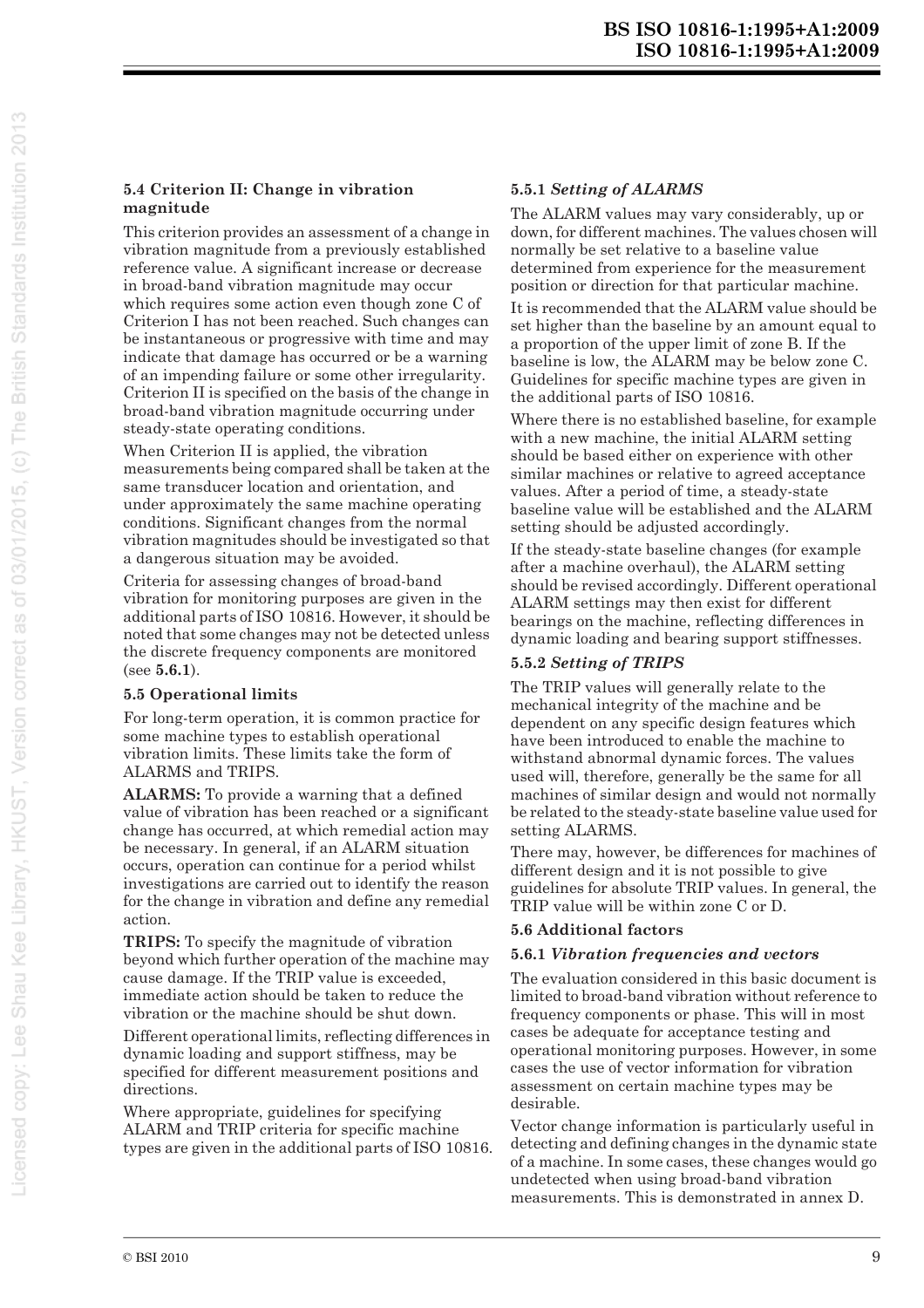The specification of criteria for vector changes is beyond the present scope of this part of ISO 10816.

#### **5.6.2** *Vibration sensitivity of the machine*

The vibration measured on a particular machine may be sensitive to changes in the steady-state operational condition. In most cases this is not significant. In other cases the vibration sensitivity may be such that although the vibration magnitude for a particular machine is satisfactory when measured under certain steady-state conditions, it can become unsatisfactory if these conditions change.

It is recommended that, in cases where some aspect of the vibration sensitivity of a machine is in question, agreement should be reached between the customer and supplier about the necessity and extent of any testing or theoretical assessment.

#### **5.6.3** *Special techniques for rolling element bearings*

Alternative approaches other than broad-band vibration measurements are continuing to be evolved for assessing the conditions of rolling element bearings. These are discussed further in annex E. The definition of evaluation criteria for such additional methods is beyond the scope of this part of ISO 10816.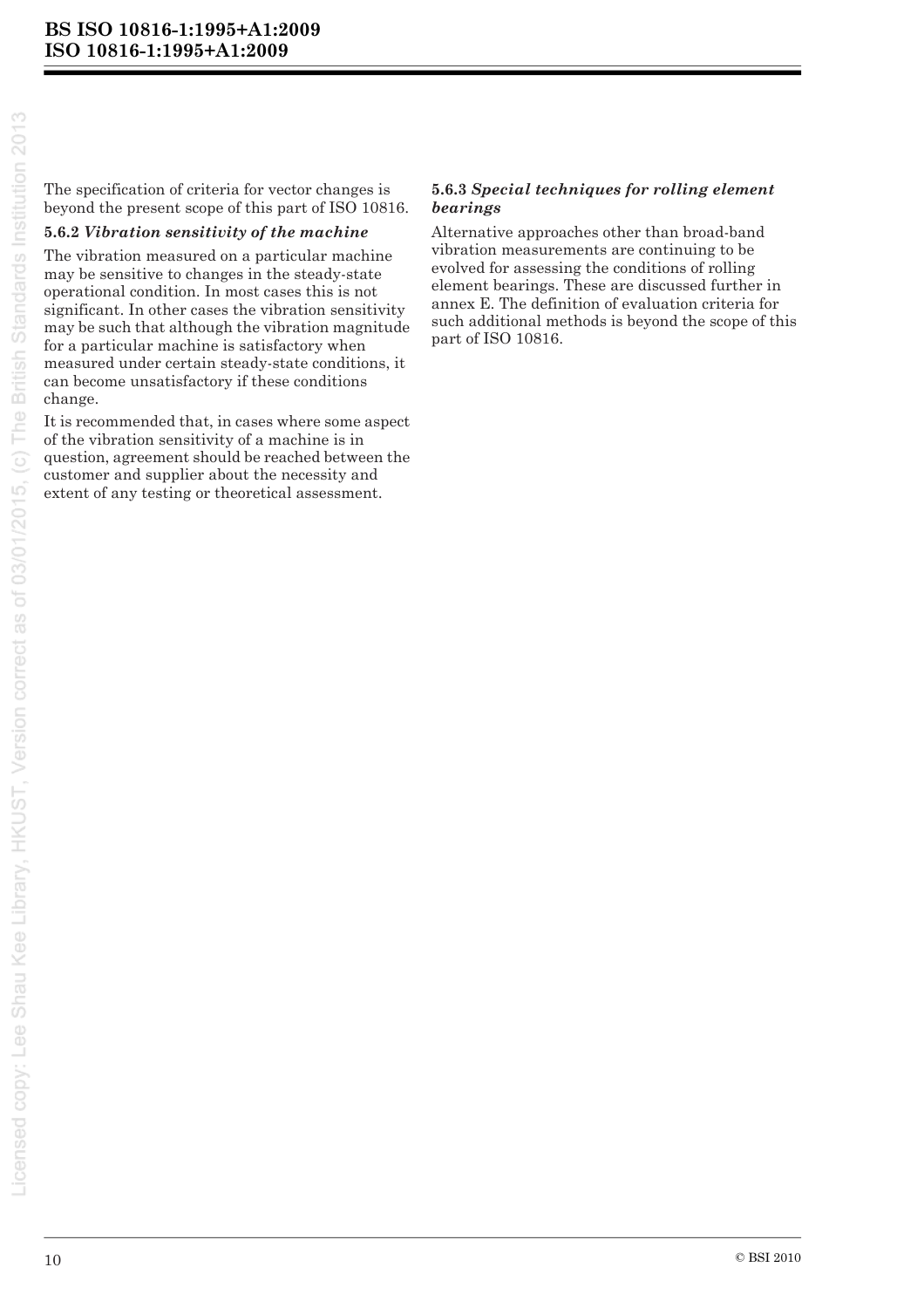#### **Annex A (informative)** Vibratory waveform relationships

It has been recognized for many years that using the measurement of r.m.s. velocity to characterize the vibratory response of a wide range of machine classifications has been very successful and continues to be so. For simple alternating waveforms which are made up of a discrete number of harmonic components of known amplitude and phase, and do not contain significant random vibration or shock components, it is possible, by means of Fourier analysis, to relate various fundamental quantities (e.g. displacement, velocity, acceleration, peak, r.m.s., average, etc.) using rigorously determined mathematical relationships. These have been derived elsewhere and it is not the purpose of this annex to cover this aspect of the subject. However, a number of useful relationships are summarized below.

From measured vibration velocity versus time records, the r.m.s. value of the velocity may be calculated as follows:

$$
v_{r,m,s.} = \sqrt{\frac{1}{T} \int_0^T v^2(t) dt}
$$
 ... (A.1)

where

is the time-dependent vibration velocity;  $v(t)$ 

 $v_{\rm r.m.s.}$  is the corresponding r.m.s. velocity;

 $T$ is the sampling time, which is longer than the period of any of the major frequency components of which  $v(t)$  is composed.

Acceleration, velocity and/or displacement magnitudes  $(a_i, v_i, s_i$  respectively;  $j = 1, 2, ..., n$ ) can be determined for different frequencies  $(f_1, f_2, ..., f_n)$ from analyses of recorded spectra.

If the peak-to-peak displacement values of the vibration,  $s_1$ ,  $s_2$ , ...,  $s_n$ , in micrometres, or the r.m.s. velocity values  $v_1$ ,  $v_2$ , ...,  $v_n$ , in millimetres per second, or the r.m.s. acceleration values  $a_1, a_2, ...,$  $a_n$ , in metres per square second, and the frequencies  $f_1, f_2, ..., f_n$ , in hertz, are known, the associated r.m.s. velocity characterizing the motion is given by:

$$
\begin{split} \n\text{A)} \, v_{\text{r.m.s.}} &= \pi \times 10^{-3} \sqrt{\frac{1}{2} \left[ \left( s_1 f_1 \right)^2 + \left( s_2 f_2 \right)^2 + \dots + \left( s_n f_n \right)^2 \right]} \, \text{A} \n\end{split}
$$
\n
$$
= \sqrt{v_1^2 + v_2^2 + \dots + v_n^2}
$$
\n
$$
= \frac{10^3}{2\pi} \sqrt{\left( \frac{a_1}{f_1} \right)^2 + \left( \frac{a_2}{f_2} \right)^2 + \dots + \left( \frac{a_n}{f_n} \right)^2}
$$
\n
$$
\dots \text{(A.2)}
$$

NOTE 2 According to ISO 2041, the frequency  $f$  may also be called cyclic frequency  $f$ .

In the case where the vibration consists of only two significant frequency components giving beats of r.m.s. value,  $v_{\min}$  and  $v_{\max}$ ,  $v_{\text{r.m.s.}}$  may be determined approximately from the relationship:

$$
v_{r,m,s.} = \sqrt{\frac{1}{2} \left( v_{max}^2 + v_{min}^2 \right)}
$$
 (A.3)

The operation of interchanging vibration acceleration, velocity or displacement values can be accomplished only for single-frequency harmonic components using, for example, Figure A.1. If the vibration velocity of a single-frequency component is known, the peak-to-peak displacement may be evaluated from the relationship:

$$
s_i = \frac{450v_i}{f_i} \tag{A.4}
$$

where

- is the peak-to-peak displacement value, in  $S_1$ micrometres:
- is the r.m.s. value of the vibration velocity,  $v_i$ in millimetres per second, of the component with frequency  $f_i$ , in hertz.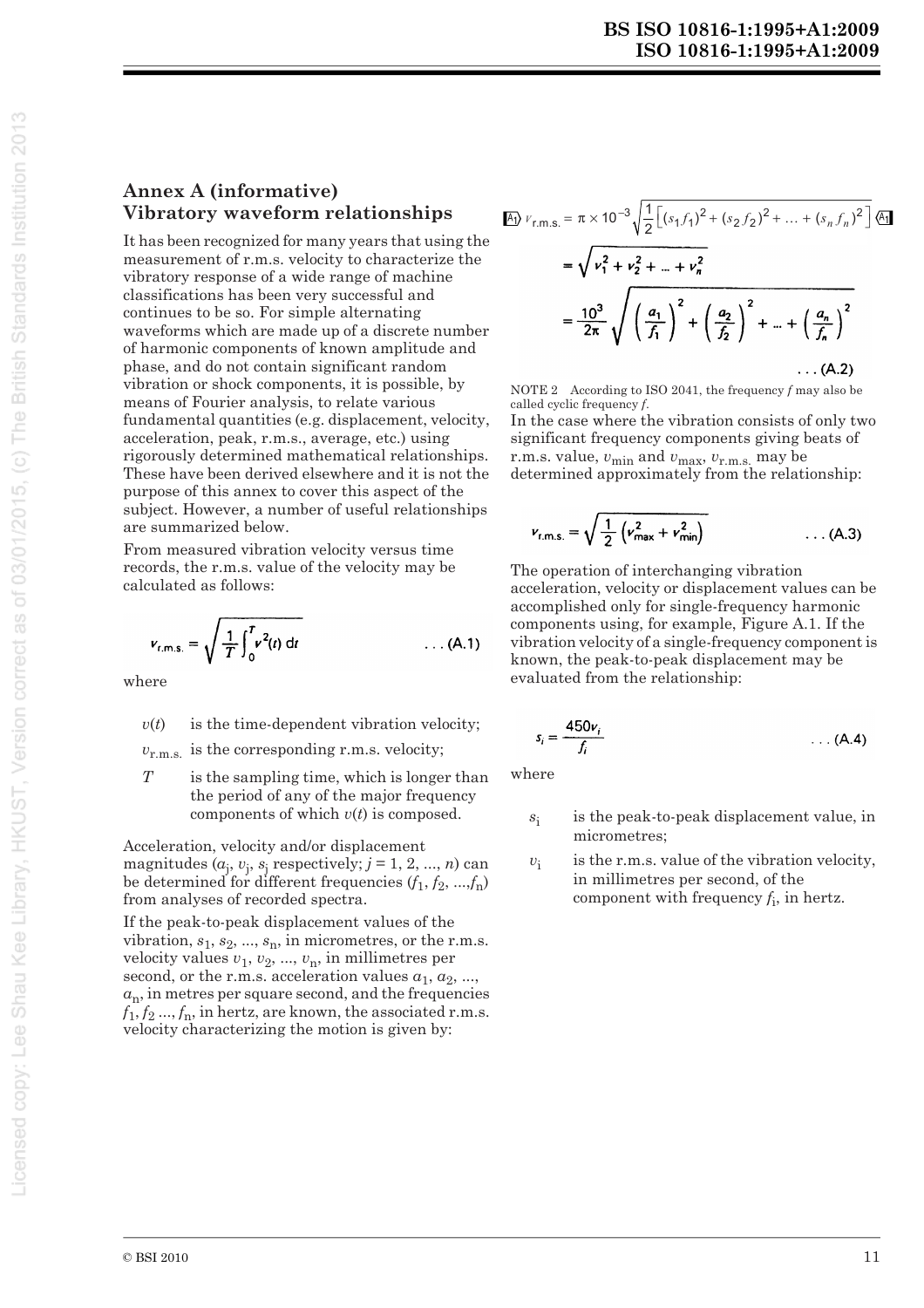



Figure A.1 - Relationship between acceleration, velocity and displacement for single-frequency harmonic components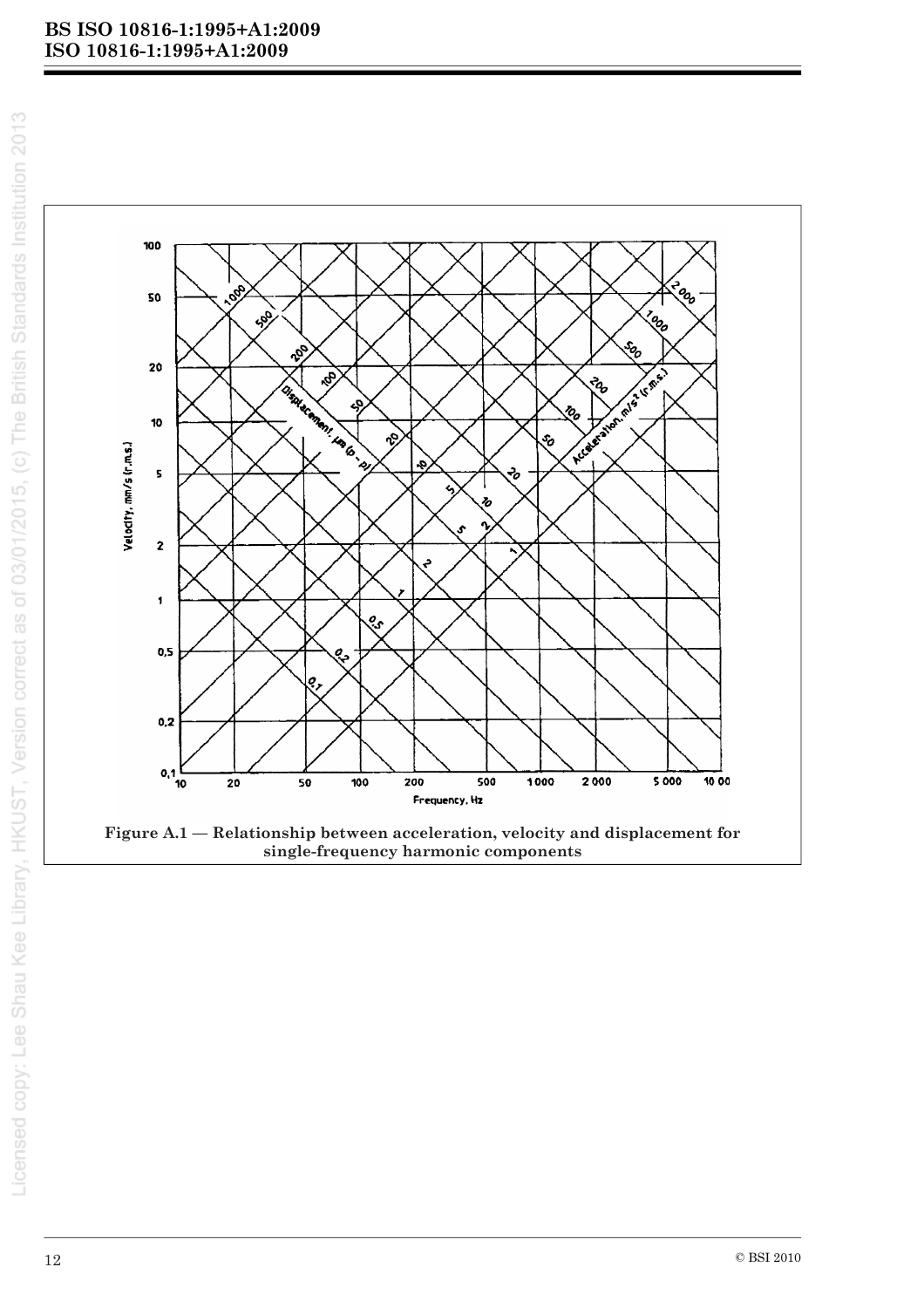### **Annex B** (informative) **Informative guidelines for setting zone boundary limits**

This part of ISO 10816 is a basis document which establishes general procedures for the measurement and evaluation of mechanical vibration of machines, as measured on non-rotating parts. It does not define specific evaluation criteria. These are provided for many common machine types in other parts of ISO 10816.

The evaluation criteria for machine types for which no specific parts have been developed are normally based on successful operating experience with machines of similar design and should be subject to agreement between the supplier and the purchaser of the machine. Factors which should be taken into account include the position and direction of measurement, frequency range, support flexibility and operating conditions.

In those cases where there is no suitable experience or part of ISO 10816 available, a range of typical values for the zone A/B, B/C and C/D boundaries, respectively (see 5.3.1), are given in Table B.1.

In general, the zone boundary limits

- a) for small machines (e.g. electric motors with power up to 15 kW) tend to lie at the lower end of the range, and
- b) for larger machines (e.g. prime movers with flexible supports in the direction of measurement) tend to lie at the upper end of the range.

These values provide a basis for facilitating discussion and agreement between the supplier and the purchaser and should ensure that in most cases gross deficiencies or unrealistic requirements are avoided.

Caution should be exercised when applying the values given in Table B.1 as there may be specific features associated with a particular machine which would require the use of different values.

| Table B.1 — Range of typical values for the zone A/B, B/C and C/D boundaries |  |  |  |
|------------------------------------------------------------------------------|--|--|--|
|                                                                              |  |  |  |
|                                                                              |  |  |  |

|                                                                                                                                                                                                                                                                             | Range of typical zone boundary values<br>r.m.s. vibration velocity<br>mm/s                                                                                                                  |                       |                   |      |  |  |  |  |  |
|-----------------------------------------------------------------------------------------------------------------------------------------------------------------------------------------------------------------------------------------------------------------------------|---------------------------------------------------------------------------------------------------------------------------------------------------------------------------------------------|-----------------------|-------------------|------|--|--|--|--|--|
| 0,28                                                                                                                                                                                                                                                                        |                                                                                                                                                                                             |                       |                   | 0,28 |  |  |  |  |  |
| 0,45                                                                                                                                                                                                                                                                        |                                                                                                                                                                                             |                       |                   | 0,45 |  |  |  |  |  |
| 0,71                                                                                                                                                                                                                                                                        | Zone boundary A/B                                                                                                                                                                           | Zone boundary B/C     |                   | 0,71 |  |  |  |  |  |
| 1,12                                                                                                                                                                                                                                                                        |                                                                                                                                                                                             |                       |                   | 1,12 |  |  |  |  |  |
| 1,8                                                                                                                                                                                                                                                                         |                                                                                                                                                                                             |                       |                   | 1,8  |  |  |  |  |  |
| 2,8                                                                                                                                                                                                                                                                         | $0,71$ to $4,5$                                                                                                                                                                             |                       |                   | 2,8  |  |  |  |  |  |
| 4,5                                                                                                                                                                                                                                                                         |                                                                                                                                                                                             |                       |                   | 4,5  |  |  |  |  |  |
| 7,1                                                                                                                                                                                                                                                                         |                                                                                                                                                                                             | $1,8 \text{ to } 9,3$ | Zone boundary C/D | 7,1  |  |  |  |  |  |
| 9,3                                                                                                                                                                                                                                                                         |                                                                                                                                                                                             |                       | $4,5$ to $14,7$   | 9,3  |  |  |  |  |  |
| 11,2                                                                                                                                                                                                                                                                        |                                                                                                                                                                                             |                       |                   | 11,2 |  |  |  |  |  |
| 14,7                                                                                                                                                                                                                                                                        |                                                                                                                                                                                             |                       |                   | 14,7 |  |  |  |  |  |
| 18                                                                                                                                                                                                                                                                          |                                                                                                                                                                                             |                       |                   | 18   |  |  |  |  |  |
| 28                                                                                                                                                                                                                                                                          |                                                                                                                                                                                             |                       |                   | 28   |  |  |  |  |  |
| 45                                                                                                                                                                                                                                                                          |                                                                                                                                                                                             |                       |                   | 45   |  |  |  |  |  |
|                                                                                                                                                                                                                                                                             | NOTE <sub>1</sub><br>This table only applies to machines for which specific parts of ISO 10816 have not been developed and for<br>which there is no past satisfactory experience available. |                       |                   |      |  |  |  |  |  |
|                                                                                                                                                                                                                                                                             | NOTE <sub>2</sub><br>Acceptance criteria should be subject to agreement between the supplier and the purchaser of the machine.                                                              |                       |                   |      |  |  |  |  |  |
|                                                                                                                                                                                                                                                                             | NOTE <sub>3</sub><br>The values selected should take into account the measurement position and the support flexibility/resilience.                                                          |                       |                   |      |  |  |  |  |  |
| NOTE <sub>4</sub><br>Small machines (e.g. electric motors with power up to 15 kW) tend to lie at the lower end of the range and<br>larger machines (e.g. prime movers with flexible supports in the direction of measurement) tend to lie at the upper end<br>of the range. |                                                                                                                                                                                             |                       |                   |      |  |  |  |  |  |

 $(A_1)$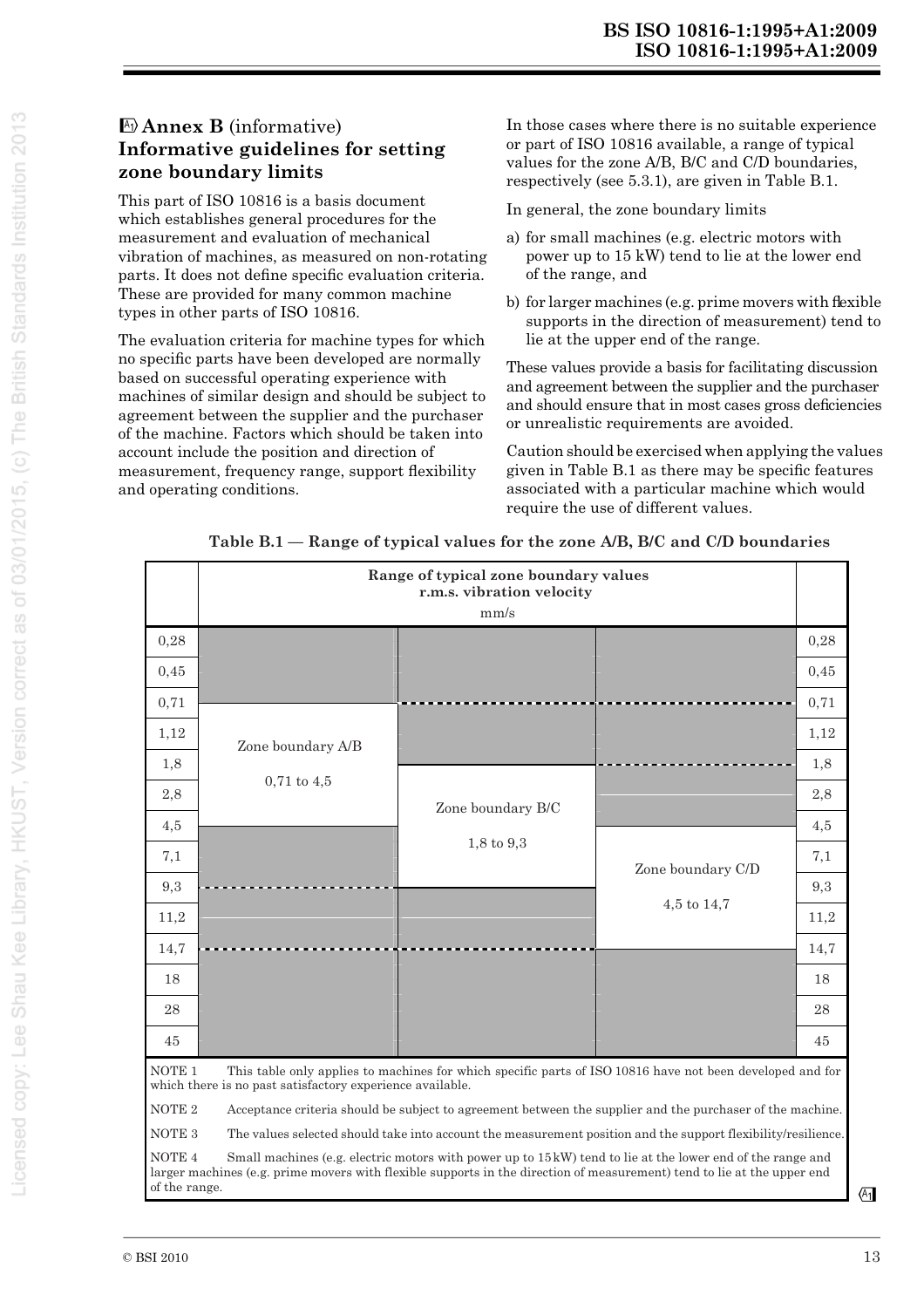#### **Annex C (informative) General guidelines for specification of criteria**

The velocity criteria shown in Figure 6 can be represented by the following general equation:

$$
v_{r.m.s.} = v_A \cdot G \cdot (f_z/f_x)^k (f_y/f_w)^m \qquad \qquad \dots (C.1)
$$

where

 $v_{r.m.s.}$  is the allowable r.m.s. velocity, in millimetres per second;

 $v_A$  is the constant r.m.s. velocity, in millimetres per second, which applies between  $f_x$  and  $f_y$  for zone A;

*G* is a factor which defines the zone boundaries (e.g. the limit of zone A could be obtained by setting  $G = 1$ , the limit of zone B by setting *G* = 2,56 and the limit of zone C by setting  $G = 6,4$ ); this factor may be a function of the machine speed or any other relevant machine operating quantity (e.g. load, pressure, flow);

 $f_x$  and  $f_y$  are the defined frequencies, in hertz, between which it is assumed that a constant velocity criterion applies (see **5.3.2**);

 $f_{\rm w} = f_{\rm y}$  for  $f \le f_{\rm y}$ 

 $f_w = f$  for  $f > f_v$ 

 $f<sub>z</sub> = f$  for  $f < f<sub>x</sub>$ 

 $f_{\rm z} = f_{\rm x}$  for  $f \ge f_{\rm x}$ 

*f* is the frequency, in hertz, for which *v*r.m.s. is defined;

*k* and *m* are defined constants for a given machine type.

For special groups of machines, single values of r.m.s. velocity can be specified instead of curves of the type shown in Figure 6.

NOTE 3 The frequencies  $f_u$  and  $f_l$  which are shown in Figure 6 are the upper and lower frequency limits for broad-band measurements.

# **Annex D (informative) Vector analysis of change in vibration**

#### **Introduction**

Evaluation criteria are defined in terms of the normal steady-running value of broad-band vibration and any changes that may occur in the magnitude of these steady values. The latter criterion has limitations because some changes may only be identified by vector analysis of the individual frequency components. The development of this technique for other than synchronous vibration components is still in its infancy and criteria cannot be defined in this part of ISO 10816 at present.

#### **D.1 General**

The broad-band steady vibration signal measured on a machine is complex in nature and is made up of a number of different frequency components. Each of these components is defined by its frequency, amplitude and phase relative to some known datum. Conventional vibration-monitoring equipment measures the magnitude of the overall complex signal and does not differentiate between the individual frequency components. However, modern diagnostic equipment is capable of analysing the complex signal so that the amplitude and phase of each frequency component can be identified. This information is of great value to the vibration engineer, since it facilitates the diagnosis of likely reasons for abnormal vibration behaviour.

Changes in individual frequency components, which may be significant, are not necessarily reflected to the same degree in the broad-band vibration and, hence, the criterion based on changes of broad-band vibration magnitude only may require supplementary phase measurements.

#### **D.2 Importance of vector changes**

Figure D.1 is a polar diagram which is used to display in vector form the amplitude and phase of one of the frequency components of a complex vibration signal.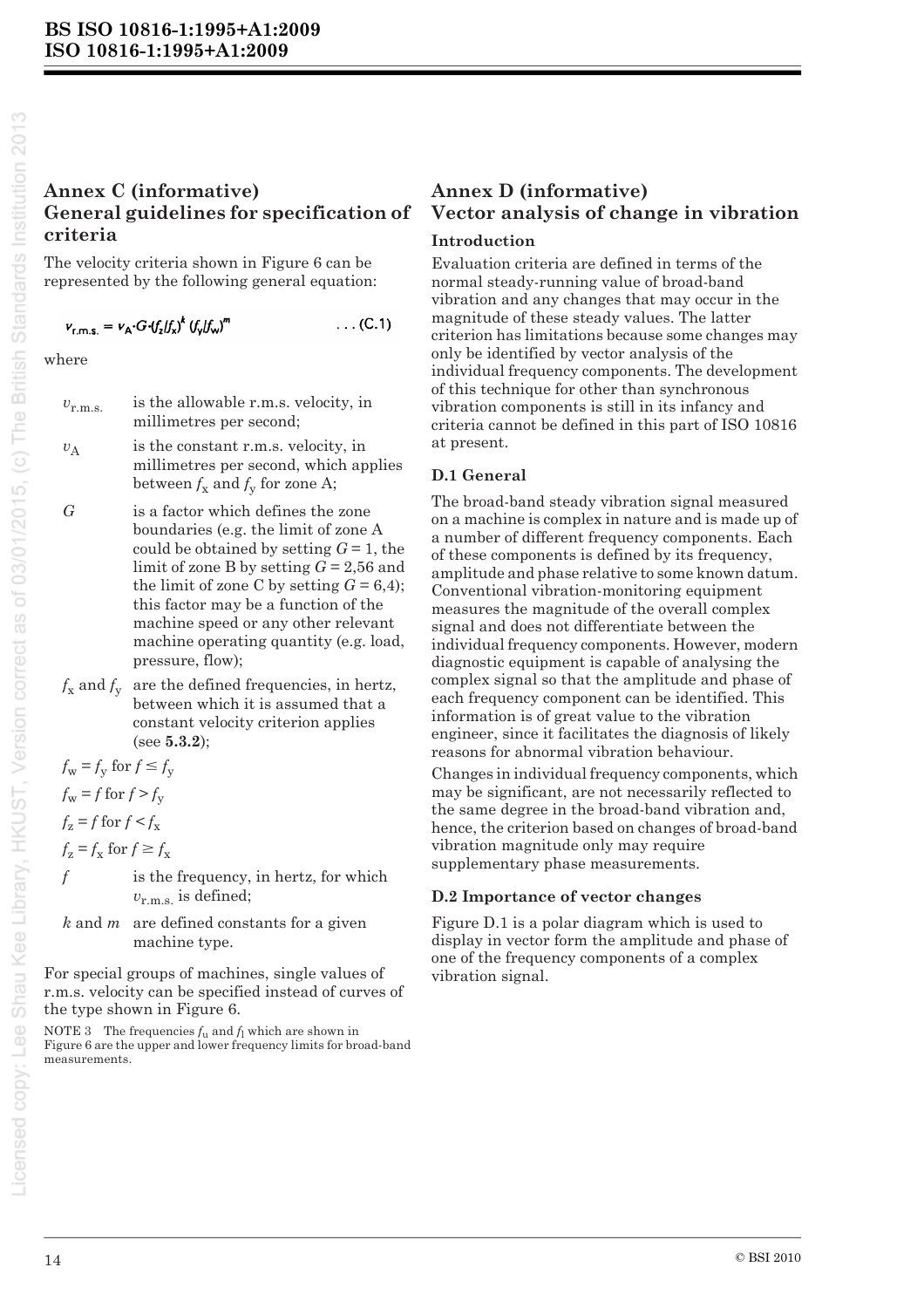The vector  $A_1$ <sup>*d*</sup> describes the initial steady-state vibration condition; i.e. in this condition the magnitude of vibration is 3 mm/s (r.m.s.) with a

phase angle of  $40^{\circ}$ . The vector  $A_2^{'}$  describes the

steady-state vibration condition after some change has occurred to the machine; i.e. the magnitude of the vibration is now 2,5 mm/s (r.m.s.) with a phase angle of 180°. Hence, although the vibration magnitude has decreased by 0,5 mm/s (r.m.s.) from 3 mm/s to 2,5 mm/s, the true change of

vibration is represented by the vector  $A_2 - A_1$ , which has a magnitude of 5,2 mm/s (r.m.s.). This is over ten times that indicated by comparing the vibration magnitude alone.

#### **D.3 Monitoring vector changes**

The example given in **D.2** clearly illustrates the importance of identifying the vector change in a vibration signal. However, it is necessary to appreciate that, in general, the broad-band vibration signal is composed of a number of individual frequency components, each of which may register a vector change. Furthermore, an unacceptable change in one particular frequency component may be within acceptable limits for a different component. Consequently, it is not possible at this time to define criteria for vector changes in individual frequency components that are compatible with the context of this part of ISO 10816, which is aimed primarily at normal operational monitoring of broad-band vibration by non-vibration specialists.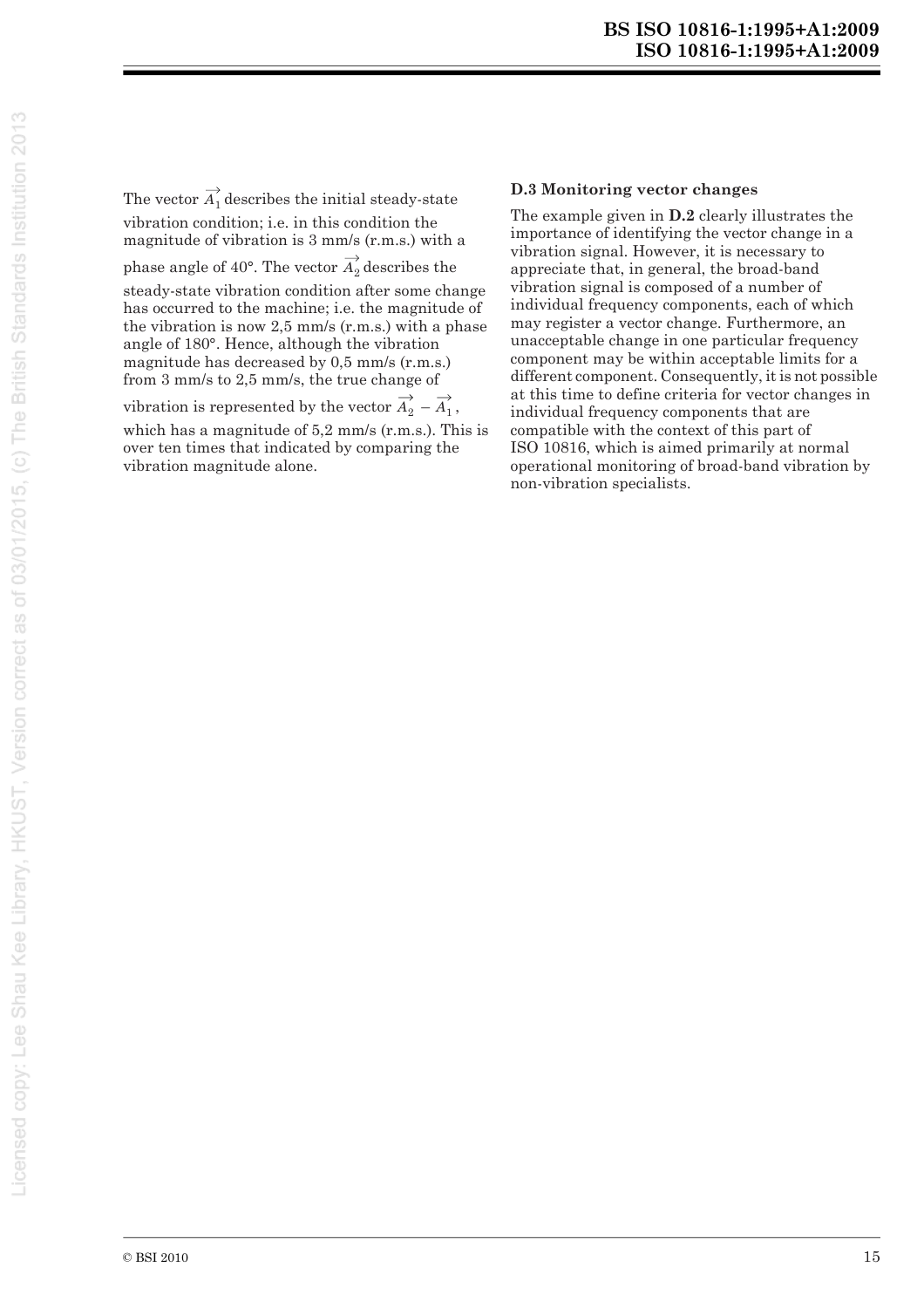



frequency component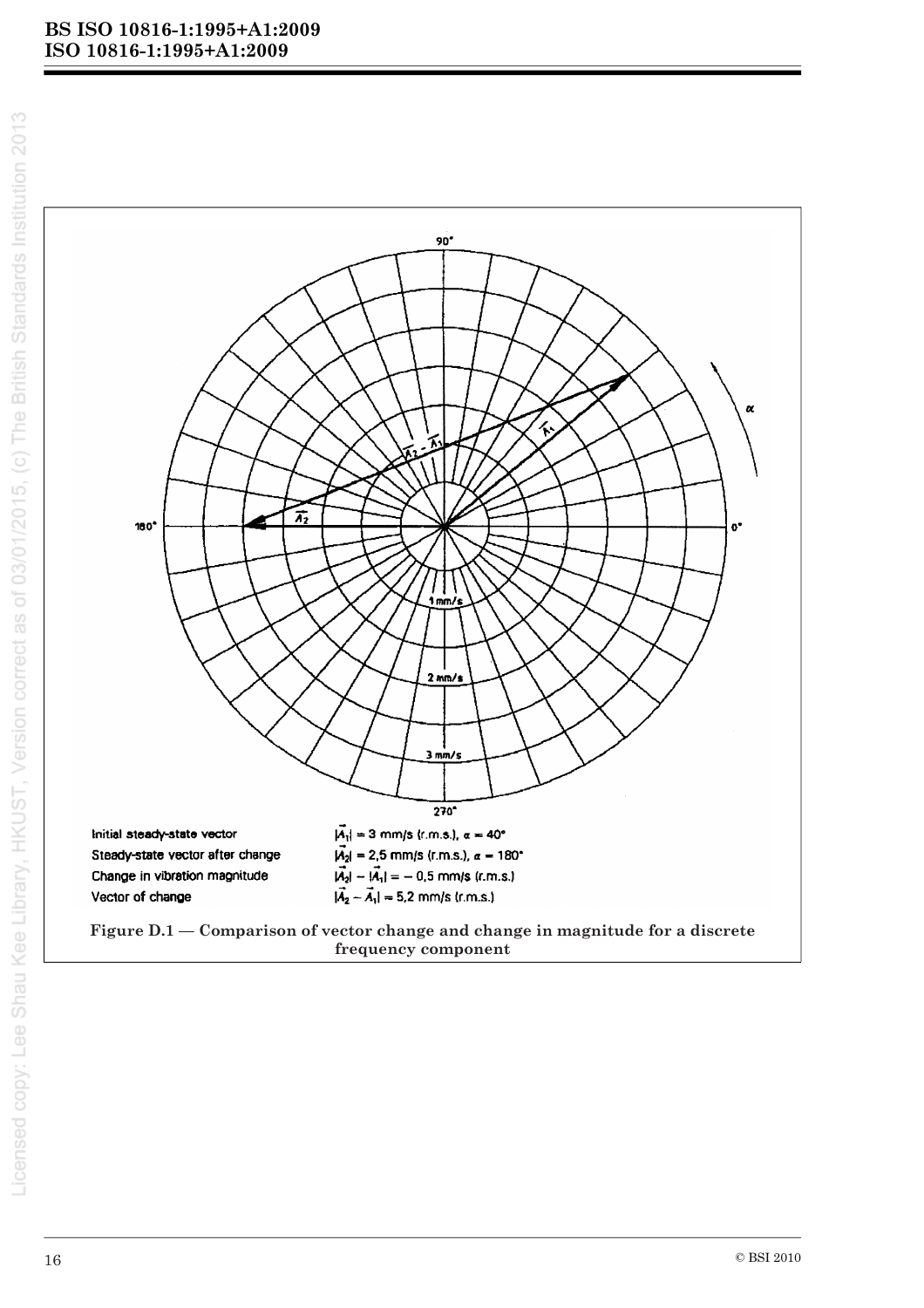#### **Annex E (informative) Specialist measurement and analysis techniques for detection of problems in rolling-element bearings**

#### **Introduction**

The use of a simple broad-band measuring technique on the raw acceleration data from a rolling-element bearing housing, as described in the main text of this part of ISO 10816, often provides sufficient information to give guidance on the running conditions of that particular bearing, it is realized that this simple technique is not successful in all circumstances. In particular, errors in assessment may arise if there are significant resonance effects in the bearings or its housing within the measurement frequency range, or if significant vibration signals are transmitted to the bearing from other sources such as gear-meshing vibration.

Mainly as a result of the above deficiencies, alternative measuring equipment and various analysis techniques have evolved which, in some instances, may be more suitable for identifying problems in rolling-element bearings. None of these available instruments or techniques has, however, been successfully proven in all situations. For instance, not all types of bearing defect can be identified by any one technique and, whereas a particular technique may be perfectly satisfactory in identifying major bearing problems on one machine, it may be totally unsuitable for other installations. In all cases, the general vibration characteristics and patterns are mainly dependent on the specific type of bearing, the structure incorporating it, the instrumentation and even the signal processing. All of these phenomena need to be well understood, otherwise no objective bearing evaluation method can apply.

Selection of suitable techniques for specific applications require specialist knowledge of both the technique and the machinery to which it is to be applied.

Clauses **E.1** to **E.4** briefly mention some of the available measuring equipment and analysis techniques which have been shown to have had some success in selected applications. However, insufficient information is available on suitable evaluation criteria values to permit any of the techniques to be incorporated in International Standards at this stage.

#### **E.1 Raw data analysis** (overall vibration measurements)

Various claims have been made in support of simple alternatives to the measurement of broad-band r.m.s. acceleration of the raw vibration signal for revealing defects in rolling-element bearings.

These alternatives are:

- a) measurement of peak acceleration values;
- b) measurement of the peak-to-r.m.s. ratio (crest factor) of the acceleration;
- c) computation of the product of r.m.s. and peak acceleration measurements.

#### **E.2 Frequency analysis**

The individual frequency components of a complex vibration signal can be identified with a variety of filtering arrangements or by spectrum analysis. If sufficient data are available about the particular bearing, its characteristic frequencies for a variety of defects can be calculated and compared with the frequency components of the vibration signal. This, therefore, can give not only recognition that a bearing is giving concern, but can also identify the nature of the defect.

To give greater definition of the bearing-related frequencies in cases where high background vibration exists, processing techniques such as coherent averaging, adaptive noise cancellation or spectral subtraction techniques may be beneficially applied. A further technique is the spectral analysis of envelope waveforms which are generated by rectifying and smoothing of high-pass filtered vibration signals (or bandpass filtered in the high frequency range). Thus low-frequency background vibration is suppressed and the sensitivity for repetitive small pulses is significantly increased.

A useful variant to the spectral analysis approach is to consider sidebands (sum and difference frequencies) of the fundamental bearing characteristic frequencies rather than the fundamentals themselves. Although mainly used for detecting gear-meshing defects, Cepstrum analysis (defined as "the power spectrum of the logarithm of the power spectrum") can be applied to identify sideband effects.

#### **E.3 Shock-pulse techniques**

A number of commercial instruments are available which rely on the fact that defects in rolling-element bearings generate short pulses, usually called shock pulses.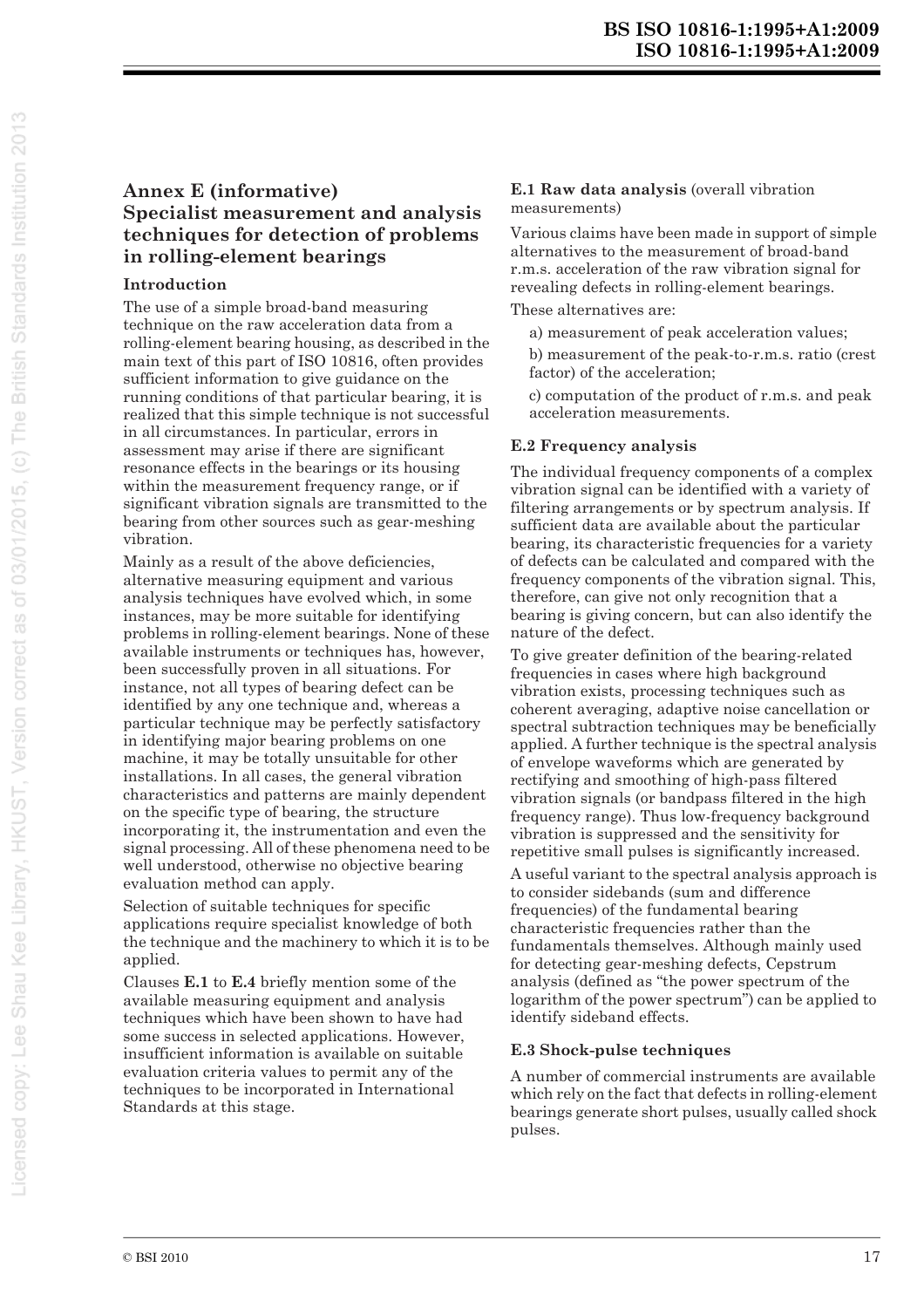Because of the sharpness of the shock pulses, they contain components at very high frequency. The instruments detect these high-frequency components and process them using proprietary techniques to form a value which may be related to the bearing condition.

An alternative technique is the spectral analysis of the raw shock-pulse envelope.

#### **E.4 Alternative techniques**

There are several techniques available which allow problems in rolling-element bearings to be revealed in isolation of any vibration measurement. These include acoustic noise analysis, thermography and wear-debris analysis (ferrography), but none can be claimed to be successful in all cases or even applicable in some instances.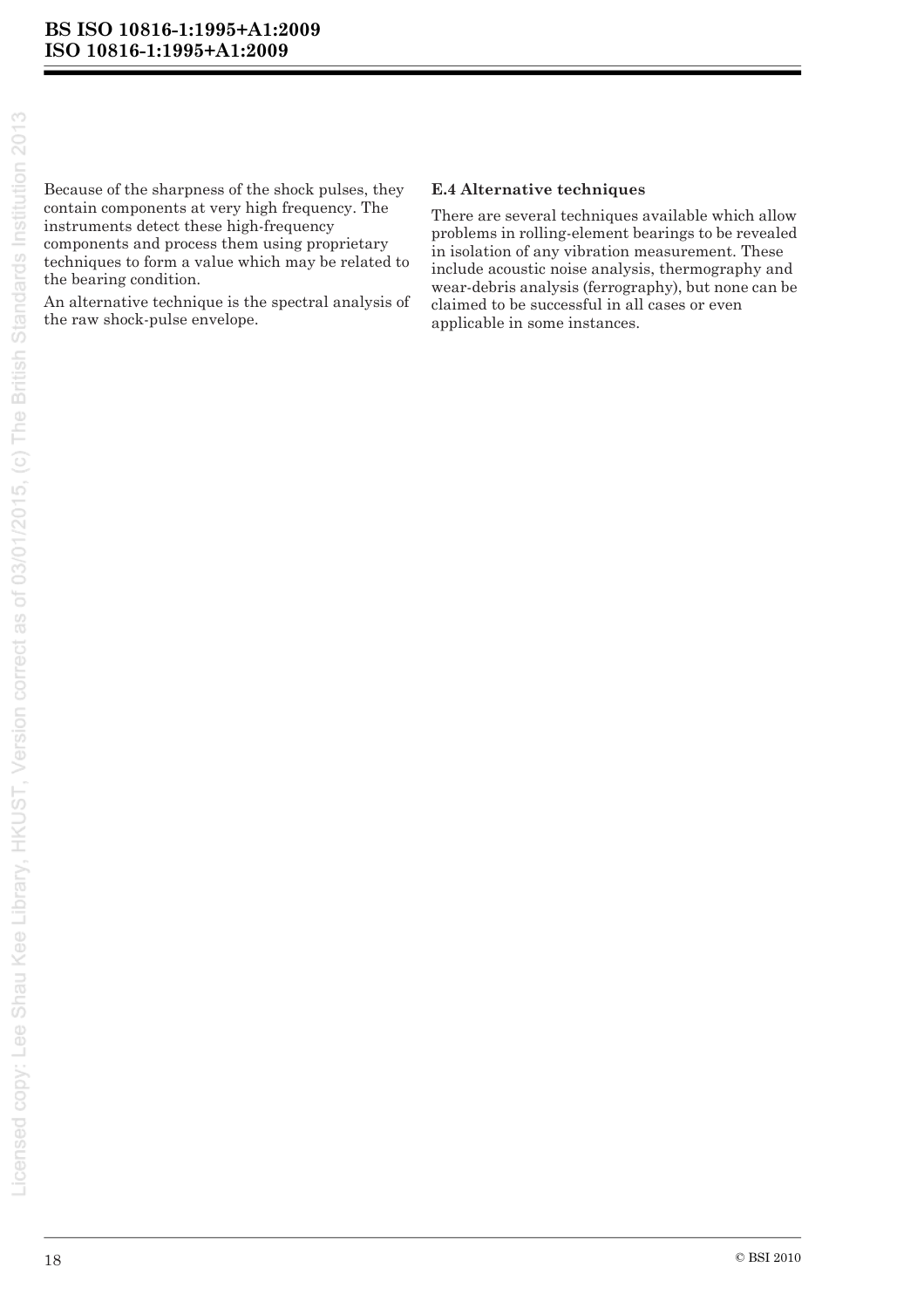## **Bibliography**

- [1] ISO 2041, *Mechanical vibration, shock and condition monitoring Vocabulary*
- [2] ISO 2954, *Mechanical vibration of rotating and reciprocating machinery Requirements for instruments for measuring vibration severity*
- [3] ISO 7919-2, *Mechanical vibration Evaluation of machine vibration by measurements on rotating shafts — Part 2: Land-based steam turbines and generators in excess of 50 MW with normal operating speeds of 1 500 r/min, 1 800 r/min, 3 000 r/min and 3 600 r/min*
- [4] ISO 7919-3, *Mechanical vibration Evaluation of machine vibration by measurements on rotating shafts — Part 3: Coupled industrial machines*
- [5] ISO 7919-4, *Mechanical vibration Evaluation of machine vibration by measurements on rotating shafts — Part 4: Gas turbine sets with fluid-film bearings*
- [6] ISO 7919-5, *Mechanical vibration Evaluation of machine vibration by measurements on rotating shafts — Part 5: Machine sets in hydraulic power generating and pumping plants*
- [7] ISO 10437, Petroleum, petrochemical and natural gas industries Steam turbines Special*purpose applications*
- [8] ISO 13709, *Centrifugal pumps for petroleum, petrochemical and natural gas industries*
- [9] ISO 22266-1, *Mechanical vibration Torsional vibration of rotating machinery Part 1: Landbased steam and gas turbine generator sets in excess of 50 MW*
- [10] VDI 3836, *Messung und Beurteilung mechanischer Schwingungen von Schraubenverdichtern und Rootsgebläsen*; *Ergänzung von DIN ISO 10816-3 (Measurement and evaluation of mechanical vibration of screw-type compressors and Root compressors*; *Addition to DIN ISO 10816-3)*. **Bilingual**
- [11] VDI 3838, *Messung und Beurteilung mechanischer Schwingungen von Hubkolbenmotoren und -kompressoren mit Leistungen über 100 kW*; *Ergänzung von DIN ISO 10816-6* (*Measurement and evaluation of mechanical vibration of reciprocating piston engines and piston compressors with power ratings above 100 kW*; *Addition to DIN ISO 10816-6)*. Bilingual
- [12] API 611, *General-Purpose Steam Turbines for Petroleum, Chemical, and Gas Industry Services*
- [13] API 616, *Gas Turbines for Petroleum, Chemical, and Gas Industry Services*
- [14] API 617, *Axial and Centrifugal Compressors and Expander-compressors for Petroleum, Chemical and Gas Industry Services*
- [15] API 618, *Reciprocating Compressors for Petroleum, Chemical, and Gas Industry Services*
- [16] API 619, *Rotary-type Positive-displacement Compressors for Petroleum, Petrochemical, and*  **Natural Gas Industries** (A1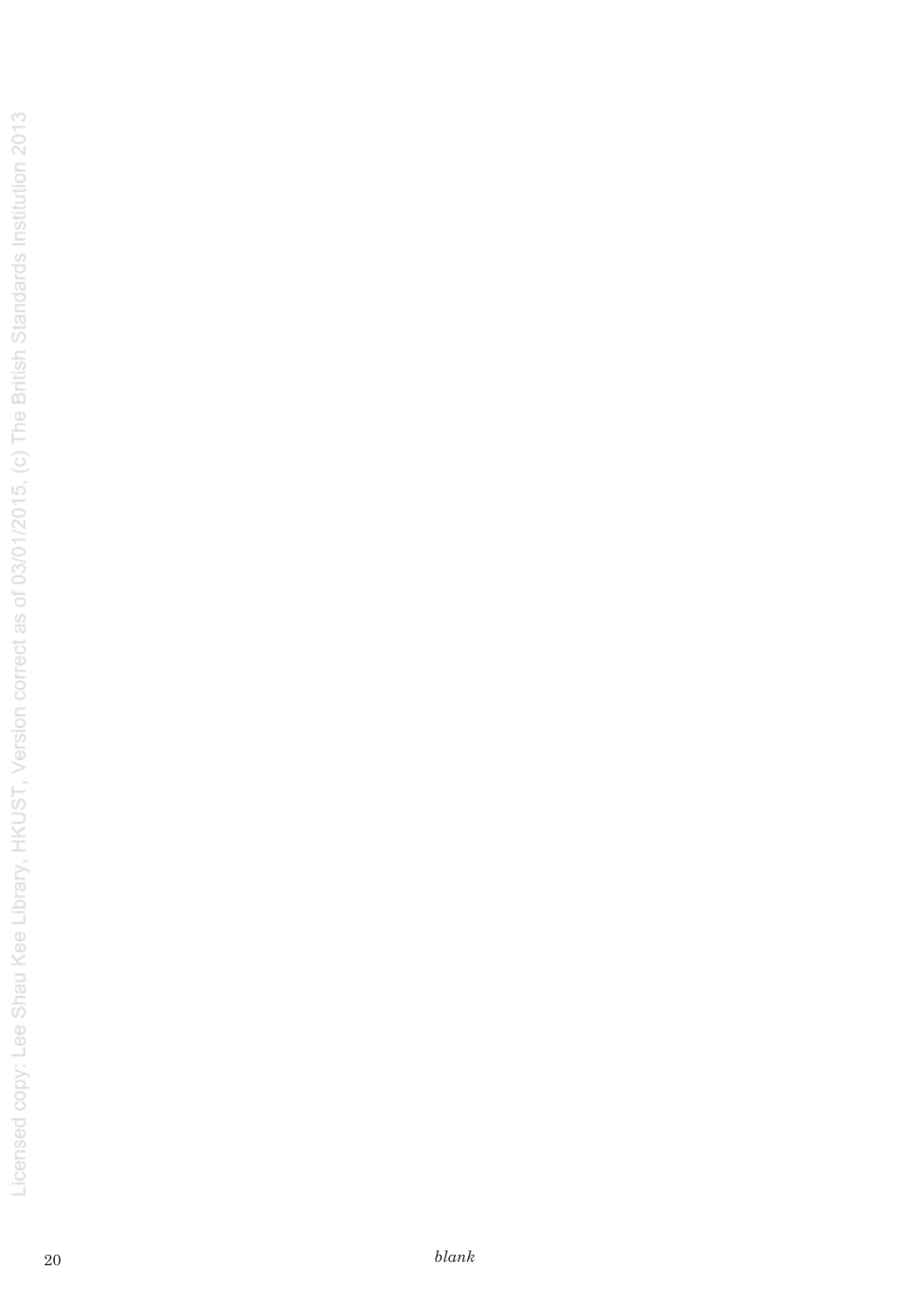# **List of references**

See national foreword.